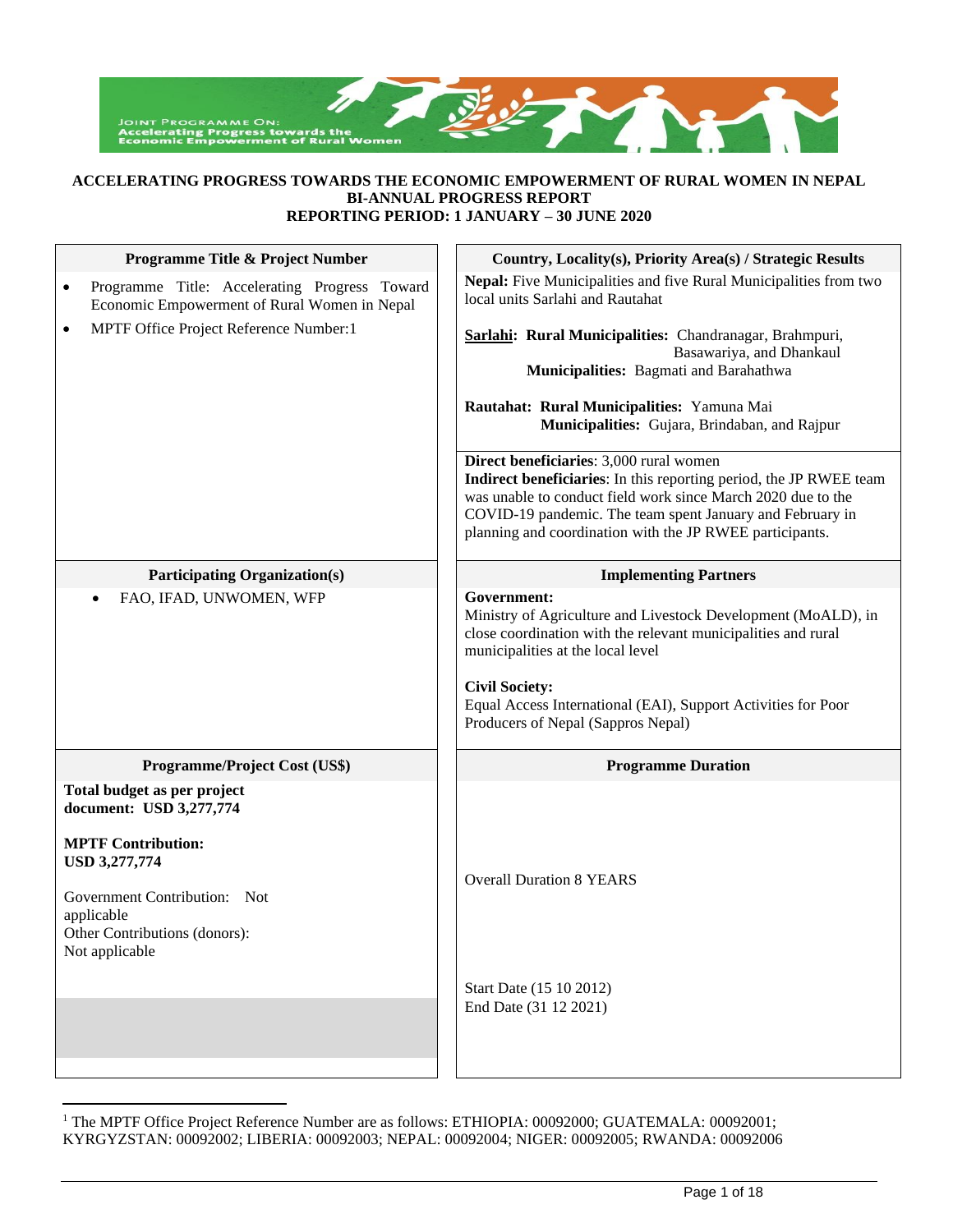#### **Programme Assessment/Review/Mid-Term Eval.** | | Report Submitted By

Assessment/Review - if applicable please attach  $\Box$  Yes  $\Box$  No Date: dd.mm.yyyy Mid-Term Evaluation Report – if applicable please attach  $\Box$  Yes  $\Box$  No Date: dd.mm.yyyy

- Name: Navanita Sinha
- Title: Programme Specialist/Unit Head of Governance and Economic Empowerment
- Participating Organization (Lead): UN Women
- Email address: [navanita.sinha@unwomen.org](mailto:%20navanita.sinha@unwomen.org)



**Food and Agriculture Organization of the United Nations** 





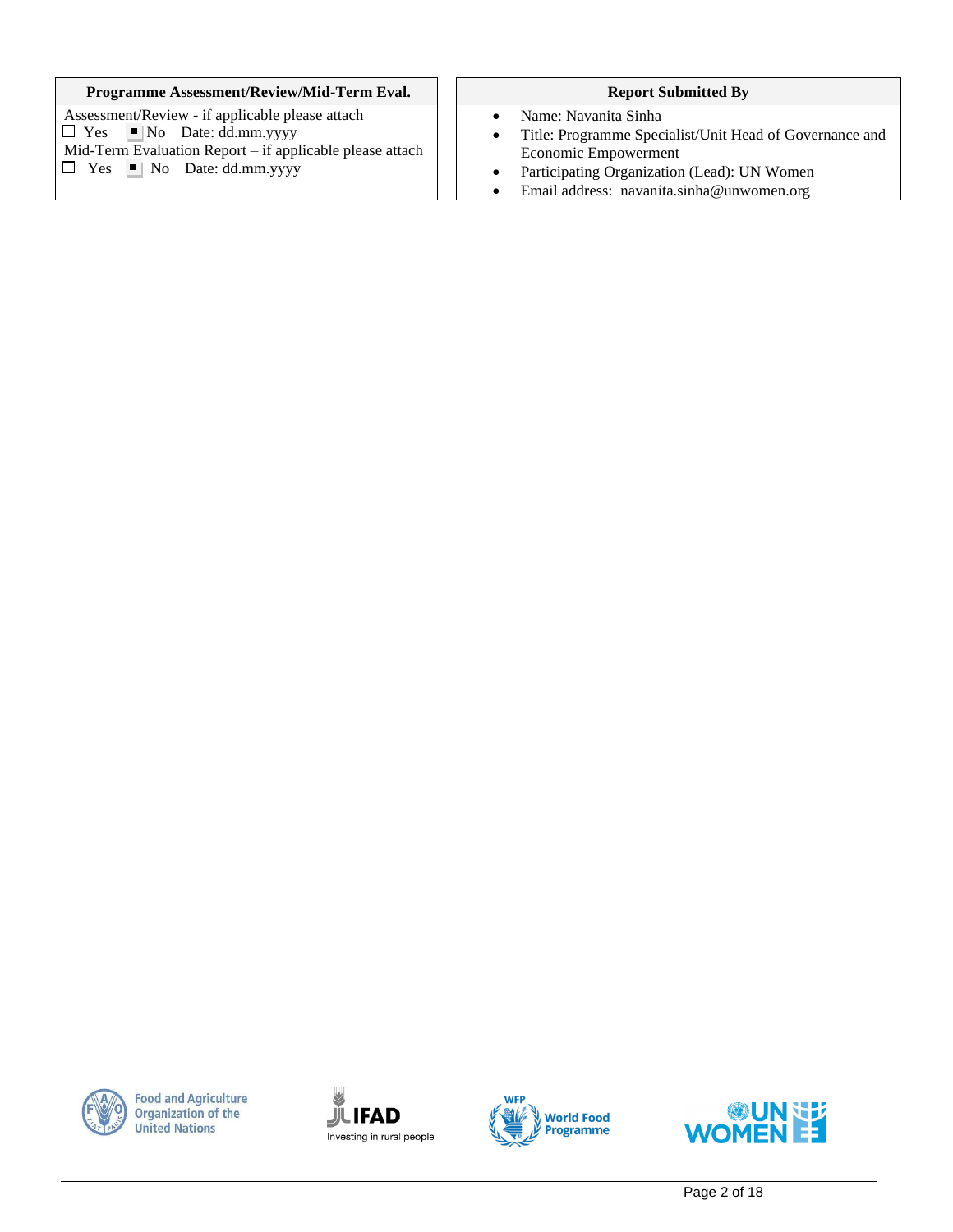# **List of Acronyms**

| <b>ADS</b>      | <b>Agriculture Development Strategy</b>                                       |
|-----------------|-------------------------------------------------------------------------------|
| EAI             | <b>Equal Access International</b>                                             |
| <b>FAO</b>      | Food and Agriculture Organization of the United Nations                       |
| <b>GALS</b>     | Gender Action Learning System                                                 |
| <b>GESI</b>     | Gender Equality and Social Inclusion                                          |
| <b>IFAD</b>     | <b>International Fund for Agricultural Development</b>                        |
| <b>HGSFP</b>    | Home Grown School Feeding Programme                                           |
| <b>JP RWEE</b>  | Accelerating Progress Toward the Economic Empowerment of Rural Women in Nepal |
| Kg.             | Kilogram                                                                      |
| MoALD           | Ministry of Agriculture and Livestock Development                             |
| <b>MPTF</b>     | Multi Partner Trust Fund                                                      |
| Mt.             | Metric Tons                                                                   |
| <b>NPR</b>      | Nepali Rupee                                                                  |
| <b>NSMP</b>     | National School Meals Programme                                               |
| <b>UN SERF</b>  | United Nations Socio Economic Recovery Framework                              |
| <b>UN Women</b> | United Nations Entity for Gender Equality and the Empowerment of Women        |
| <b>USD</b>      | <b>United States Dollar</b>                                                   |
| <b>WEAI</b>     | Women's Empowerment in Agriculture Index                                      |
| <b>WFP</b>      | World Food Programme                                                          |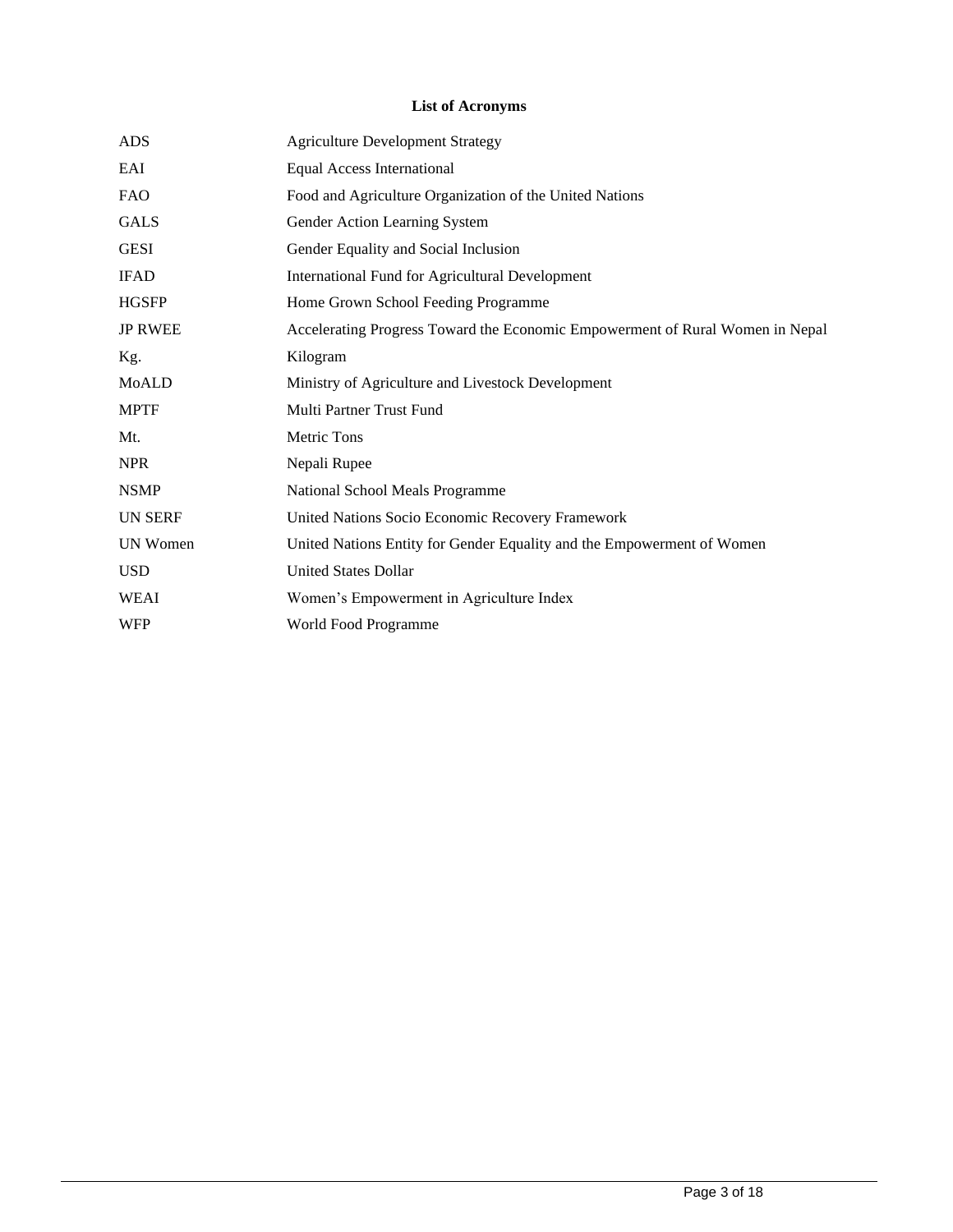### **NARRATIVE REPORT**

### **EXECUTIVE SUMMARY**

In Nepal, a nationwide lockdown to contain the COVID-19 pandemic was imposed from March 24 to June 14, 2020, which severely hindered the implementation of the JP RWEE activities during the reporting period. In terms of progress on indicators, as of this reporting period, four of the six outcome indicators have already been fully achieved and exceeded their targets; one has been partially achieved; and one has no substantial progress to report yet. Of the 15 output indicators, 10 have been achieved, seven of which surpassed their respective targets. Three have partially achieved their respective targets; and two are yet to achieve substantial progress.

At the impact level, there have been emergent gains related to increased ability of 2,258 (96.8 %) women to access capital assistance through a revolving fund that was established with support from the JP RWEE. Also, a total of 222 rural women now experience more positive attitudes from their family members through the application of Gender Action Learning System (GALS) principles and tools learned through the JP RWEE. This change includes a more equitable redistribution of domestic responsibilities among the family members. A total of 1,294 rural women, who acquired leadership skills in 2019, have been exercising leadership in helping other marginalized women and their community to deal with the challenges of the pandemic. These women also meet once a month to discuss and address the challenges faced by rural women in the current context.

In regard to Outcome 1, 2,333 rural women continued to benefit from technical and material support on kitchen gardening and commercial fresh vegetable production from the JP RWEE. The winter vegetable crops harvested from January to the third week of March, shortly before the start of the nationwide lockdown on March 24, increased by 184 per cent, with a total annual harvest of 1,551 metric tons, as of June 2020 (see details under Outcome 1 of the section on Results). This makes an average of 665 kg. production per household. In total, 478 metric tons of vegetables were consumed by the 2,333 rural women and their family members as of June 2020. Of these, 937 benefitted from 7.5 metric tons of high-yielding variety of wheat, resulting in 244 metric tons of wheat production during the period. A total of 93 women farmers' groups, with 2,258 members, accumulated Nepali Rupee (NPR) 6,538,485 (USD 54,144)<sup>2</sup> through a 'group revolving fund scheme' established with facilitation support from JP RWEE. The number of women farmers' groups increased from 93 in  $2019<sup>3</sup>$  to 122 as of this reporting period, with corresponding increase in membership, from 2,333 to 3,000 rural women.

In line with Outcome 2, a total of NPR 21,177,000 (USD 175,364) was earned by 1,855 rural women who comprise 80 per cent of the 2,333 rural women who received support in this reporting period. This amount was generated from the sale of 1,551 metric tons of fresh vegetables they produced with support from JP RWEE. The remaining 478 rural women self-consumed their products. To support the marketing outlets established in Sarlahi during the previous reporting period, two market management committees were formed and the capacity of their 22 members (11 per committee) was strengthened. They were trained on marketing management by the JP RWEE, in collaboration with the relevant local municipalities.

On Outcome 3, to enhance leadership and participation of rural women in their communities, the leadership manual developed in 2018 in Nepali language, was refined to incorporate inputs related to COVID-19, with attention to an increase in violence against women and girls, loss of income, health concerns and the added workload of women during the lockdown and 'eased-lockdown' contexts. Emerging issues during the pandemic and their impacts on rural women were identified through a rapid gender assessment that was completed during the reporting period. As mentioned above, a total of 245 rural women from nine rural women farmers' groups continued to apply GALS principles and tools in their families and experienced positive behaviour changes among their family members during the lockdown.

In regard to Outcome 4, the Ministry of Agriculture and Livestock Development (MoALD) was brought on board to revisit the Gender Equality and Social Inclusion (GESI) strategy of the Agriculture Development Strategy (ADS) to promote a genderresponsive policy environment for the economic empowerment of rural women. Questionnaires for assessment and checklist for key informant interviews were also drafted to gather information from relevant stakeholders to inform the review.

#### **I. Results**

#### **Outcome 1: Rural women have improved food and nutrition security**

From January to June 2020, a total of 3,000 rural women (Janajatis-25.5%; Dalits-10.1%; Muslims-4.8%; Madhesis-50.3%; and Brahmins and Chhetris-9.3%) who were engaged as members of 122 women farmers' groups, were able to improve their food and

<sup>2</sup> USD 54,144 with the UN exchange rate for July 2020, NPR 120.76/USD.

 $3$  A total of 96 women farmers' groups was reported in 2019 but majority of the members of three groups migrated to different places, together with their family members.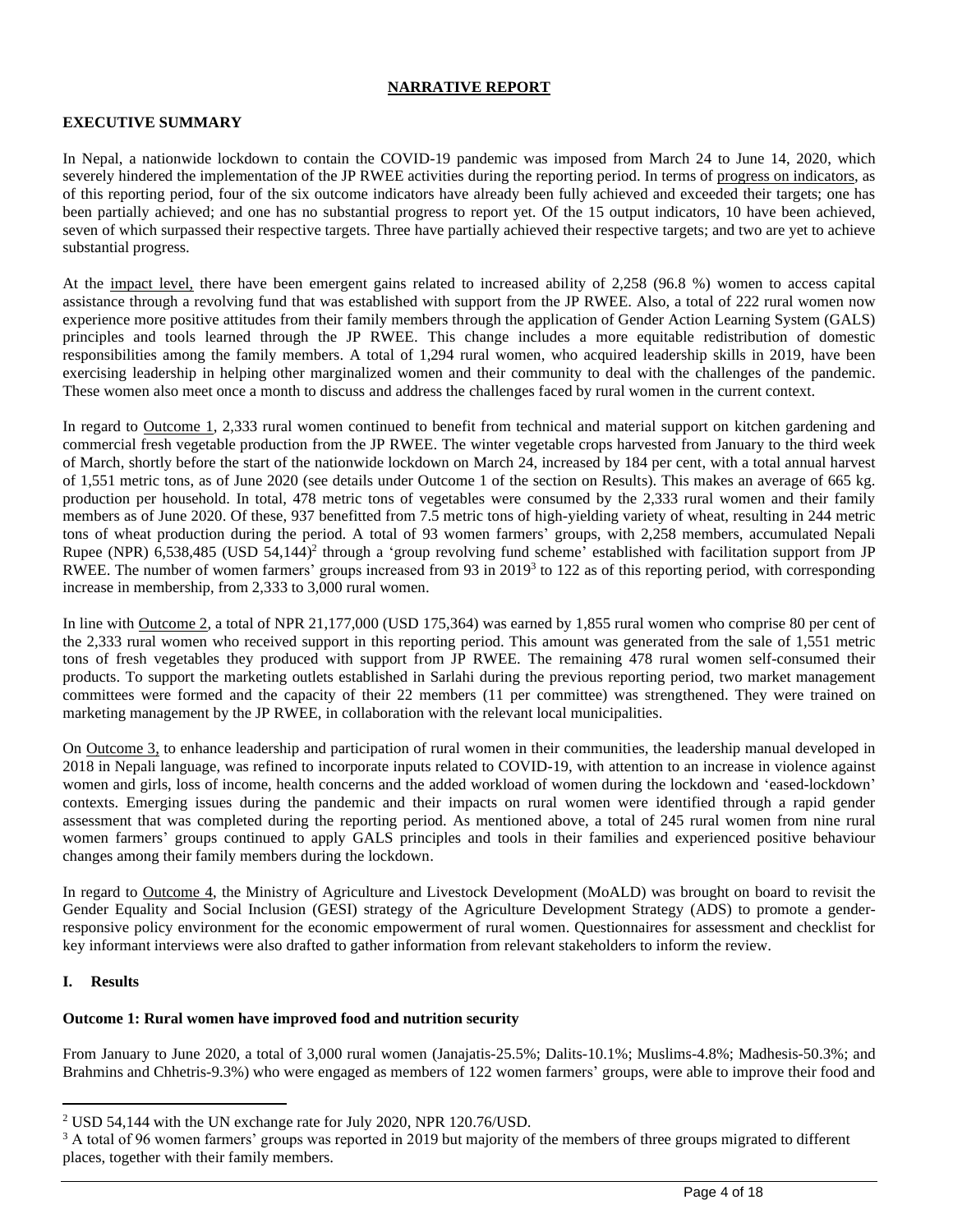nutrition security with support from the JP RWEE. A total of 2,333 rural women in 2,333 households were able to increase their vegetable production by 184 per cent. This is based on a baseline of 234 kg. per household in 2015; 940 and 1,003 kg. per household produced as of December 2018 and 2019, respectively; and 665 kg. per household produced as of June 2020. The summer production of the vegetables, including the produce of 771 new rural women who were reached during this reporting period, will still be harvested in October and will be included in the 2020 Annual Report. These gains resulted from on-farm onsite trainings and guidance to apply the knowledge, skills and agricultural technologies provided by JP RWEE since 2016 to the rural women to enhance their agricultural productivity. In this reporting period, the total volume of the production was 1,551 mt. for 2,333 households. The average vegetable production per household was 665 kg.

A total of 478 mt. vegetables were consumed by 2,333 rural women and their family members, contributing to improved nutrition security at their home. The harvesting of winter vegetable crops took place in January and the third week of March, before the nationwide lockdown. The winter vegetable cropping was less impacted by the lockdown, as 90 per cent of the production was harvested and sold by rural women before the lockdown. However, the summer vegetable production, which was planted from November 2019 to February 2020, was affected by the lockdown as harvesting began by the end of March and continued until the end of July. During the lockdown, rural women were not able to harvest the produce on time, which also impacted their livelihoods. Some of them, who managed to sell their produce in the nearby market, had to sell it for a lower price. The report, "The Impact of COVID-19 on Households in Nepal", prepared by the World Food Programme (WFP) through the leadership of the MoALD under the Food Security Cluster, reveals that Province 2 is one of the most affected provinces, having the highest reported income reductions. Female-headed households were found to be more food-insecure than male-headed households and were severely impacted by the current crisis.

Data for the report on the summer vegetable production is still being collected by the JP RWEE team and will be included in the Annual Report of 2020. The JP RWEE team had to postpone the paddy plantation and maize (under the cereal crop) support to rural women due to the lockdown. The cereal crop support will take place in 2021.

A total of 244 mt. of high-yielding variety of wheat (*Banganga)* was produced by 935 rural women in two districts. The rural women have saved the wheat grain in their store as seed for the next wheat cropping season. This activity will support the effort to increase cereal crop production per unit area and further contribute to food security in the programme districts.

A total of 180 rural women (150 women and 30 men) enhanced their knowledge and skills on health hazard and pesticide management through six trainings. The 30 men were husbands and family members of the rural women. The training created awareness among rural women and their family members on the effects of pesticides to human health and environment. They were also capacitated on alternative chemical pesticides; safe use and required quantity of pesticides; use of organic pesticides; handling and safe disposal of pesticides; and use of protective measures to avoid the ill effects of pesticide exposure.

#### *Output 1.1: Rural women have increased access to and control over resources, assets and services critical for their food and nutrition security*

Out of 122 rural women's groups formed in Sarlahi and Rautahat districts, 93 groups<sup>4</sup> accumulated a total of NPR 6,538,485 (USD 54,144), which was made available to 2,258 (83% of all direct beneficiaries) JP RWEE women through the revolving fund scheme. The group finance scheme has empowered the members to acquire the needed agricultural inputs (e.g. seeds, chemical fertilizer, pesticides and agriculture tools) and other essential goods and services during the time of urgency. Access to their own financial resource (a group revolving fund) has enabled rural women to avoid taking loans from local money lenders and financial institutions, which generally charge a high interest rate, require complex legal application processes, and impose rules that are usually difficult for women to follow.

#### **Outcome 2: Rural women have increased income to secure their livelihoods**

Out of the 2,333 rural women in two districts, 1,855 earned a total of NPR 21,177,000 (USD 175,364) by selling vegetables produced with the support of the JP RWEE. The vegetables include tomato, chillis, cauliflower, radish, onion, carrot, broadleaf mustard, cabbage and beans. The remaining 478 rural women used their agricultural products for self-consumption. Through the support of the JP RWEE, the increased agricultural production enabled the rural women to sell more vegetables in the nearby markets.

<sup>&</sup>lt;sup>4</sup> In the Annual Report 2019 of the JP RWEE, total of 96 groups of women farmers were reported. However, the members of three groups (out of 96), migrated to other districts. This brings the total number of women farmers' groups to 122 (93 old groups plus 29 new groups formed in this reporting period). The 122 existing groups are made up of 3,000 rural women from Rautahat and Sarlahi.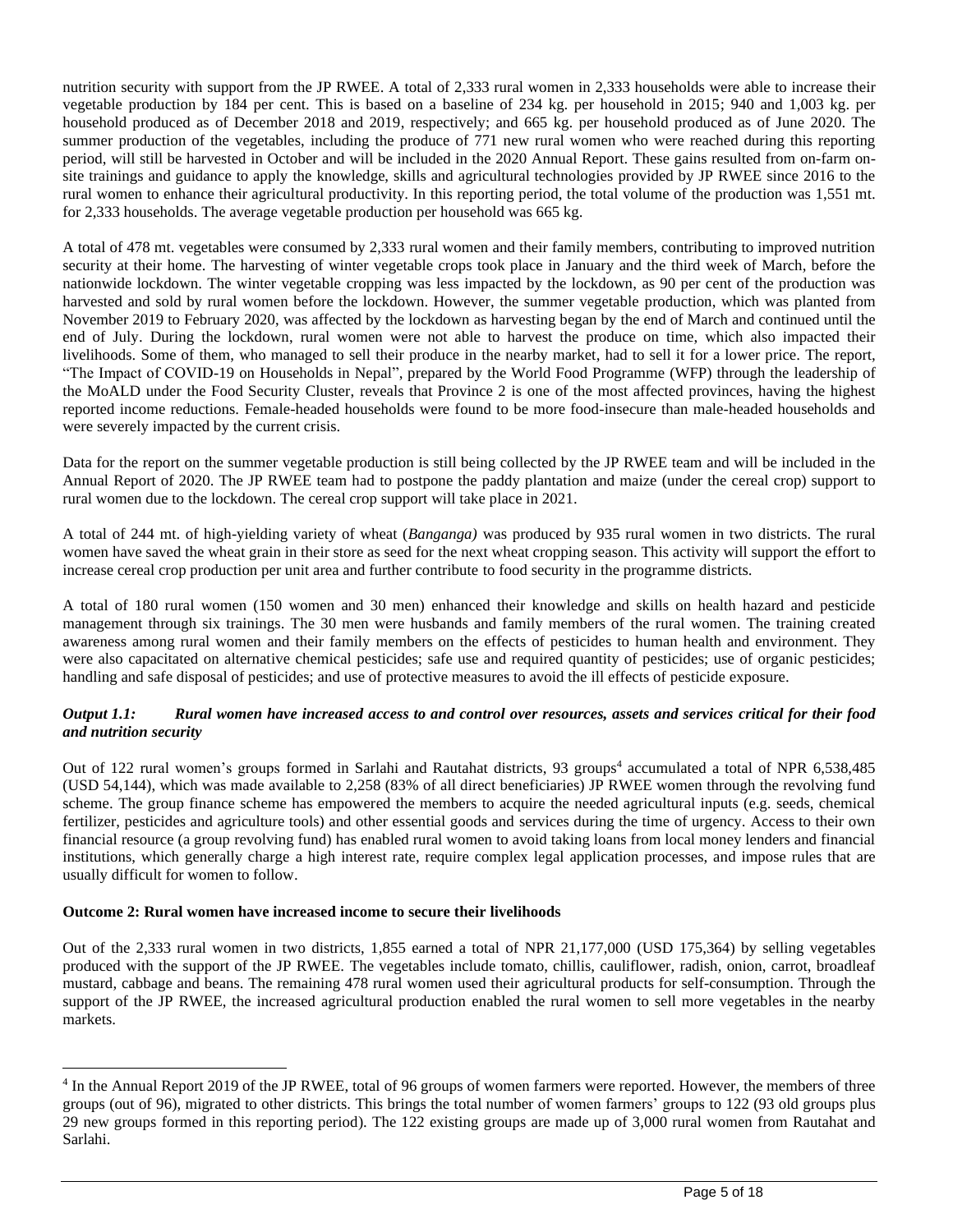Two management committees, each composed of 11 rural women (out of 22 rural women, 5 are Tharus and 11 are Madhesis), were formed to oversee two market outlets in Sarlahi district, which were constructed in the previous reporting period with support from JP RWEE. A total of 22 members of the management committees were capacitated during this reporting period on 'effective management and operation of cooperative for sustainability' in close coordination with their respective local municipalities. The two market outlets are now actively running and providing easier market access to more than 2,000 rural women in the region. The engineering design of two additional vegetable collection centers planned in the programme districts has been drafted. While designing the collection center, special attention has been given to make the centers disabled-friendly. The construction work, however, has been delayed due to the lockdown.

# **A commercial vegetable producer initiated home delivery for marketing of vegetables during the lockdown<sup>5</sup>**

Punam Devi Mahato, 26 years old, is a resident of Barhathawa Municipality of Sarlahi District. She is living in a nuclear family, along with her husband and two children. To support her family, Punam works hard on her farm, growing different seasonal and off-seasonal vegetables (mostly cucumber grown in plastic tunnel) in an eight *Kattha* (0.27 hectares) of leased land. She is a member of a farmers' group named, "*Shree Krishna Mahila Krisak Samuh*", <sup>6</sup> which was formed under the JP RWEE. Punam received training on both seasonal and off-seasonal vegetable production farming through the JP RWEE, which sharpened her farming skills. Punam also took a six-week leadership and life skill sessions under the JP RWEE, which helped enhance her knowledge and skills on commercial farming and leadership.

Like other farmers, Punam faced challenges in selling her vegetables during the lockdown. However, she adjusted her business approach by adopting home-delivery service to customers in neighbouring villages. She followed all health safety measures, such as wearing face masks, using hand sanitizer and maintaining physical distancing. As a result, she now earns around NPR 100,000 (USD 828.08) monthly from selling different seasonal and off-seasonal vegetables. She serves as an inspiration to her family and other farmers in her community. Other rural women have also adopted the home-delivery approach and continued to earn income to sustain their livelihoods despite the pandemic.

# *Output 2.1: Rural women have enhanced entrepreneurship skills and value chains to access markets for their products*

As of June this year, out of the 122 rural women farmers' groups, 82 groups are engaged in commercial vegetable production. Out of the 82 groups (2,003 rural women), 40 groups (957 rural women) were supported by JP RWEE with marketing equipment, such as weighing machines and plastic crates, to handle and carry fresh vegetables safely to the market. The vegetable marketing workshop and exposure visit to the vegetable market center, organized by JP RWEE in 2019, helped rural women to establish vegetable marketing linkages with wholesalers, vendors, collectors and retailers. Rural women were also able to sell their surplus vegetable products to the market and more farmers were encouraged to expand the areas they cultivate for vegetable production.

The JP RWEE plans to pilot the Home-Grown School Feeding Programme (HGSFP) with the Government of Nepal's cash-based National School Meals Programme (NSMP), which is being implemented in 42 community schools in the two districts where the JP RWEE is implemented. The main objective of HGSFP is to link local production with local demand (i.e. in schools implementing NSMP) so that schools may become important markets for rural women. The NSMP trained different stakeholders, 7 including municipality officials from JP RWEE municipalities, school management of representative schools, both District Education Development Offices and District Health Offices, on March 4-7, 2020. The staff members of JP RWEE's local NGO implementing partner also attended the training. The participants were trained on two days of School Meal Implementation and Management. The training was organized by the Education and Human Resource Development Center of Sanothimi, Bhaktapur, a center under the Ministry of Education Science and Technology, with a resource person from the WFP. In the training, the participants were orientated on school meal implementation and management guidelines; school meal implementation process among all schools and local areas; daily food menu preparation processes; and local working procedures for effective implementation of the school meal programme. Once the cash-based school meal programme is initiated after the reopening of schools, JP RWEE will work with HGSFP on providing local market outlets to the products of rural women.

#### *Output 2.2: Rural women have increased access to decent wage employment opportunities*

<sup>&</sup>lt;sup>5</sup> It has been difficult to take good photos from the field due to the fast-rising COVID-19 contagion across the country. <sup>6</sup> *Sri Krishna* Rural Women Farmer's Group

 ${}^{7}$ A total of 50 participants attended the three-day training. However, not all of them were from the JP RWEE project sites. Since no resource from JP RWEE was used for this training, which was organized by another project, the details about the 50 participants were not elaborated in this report.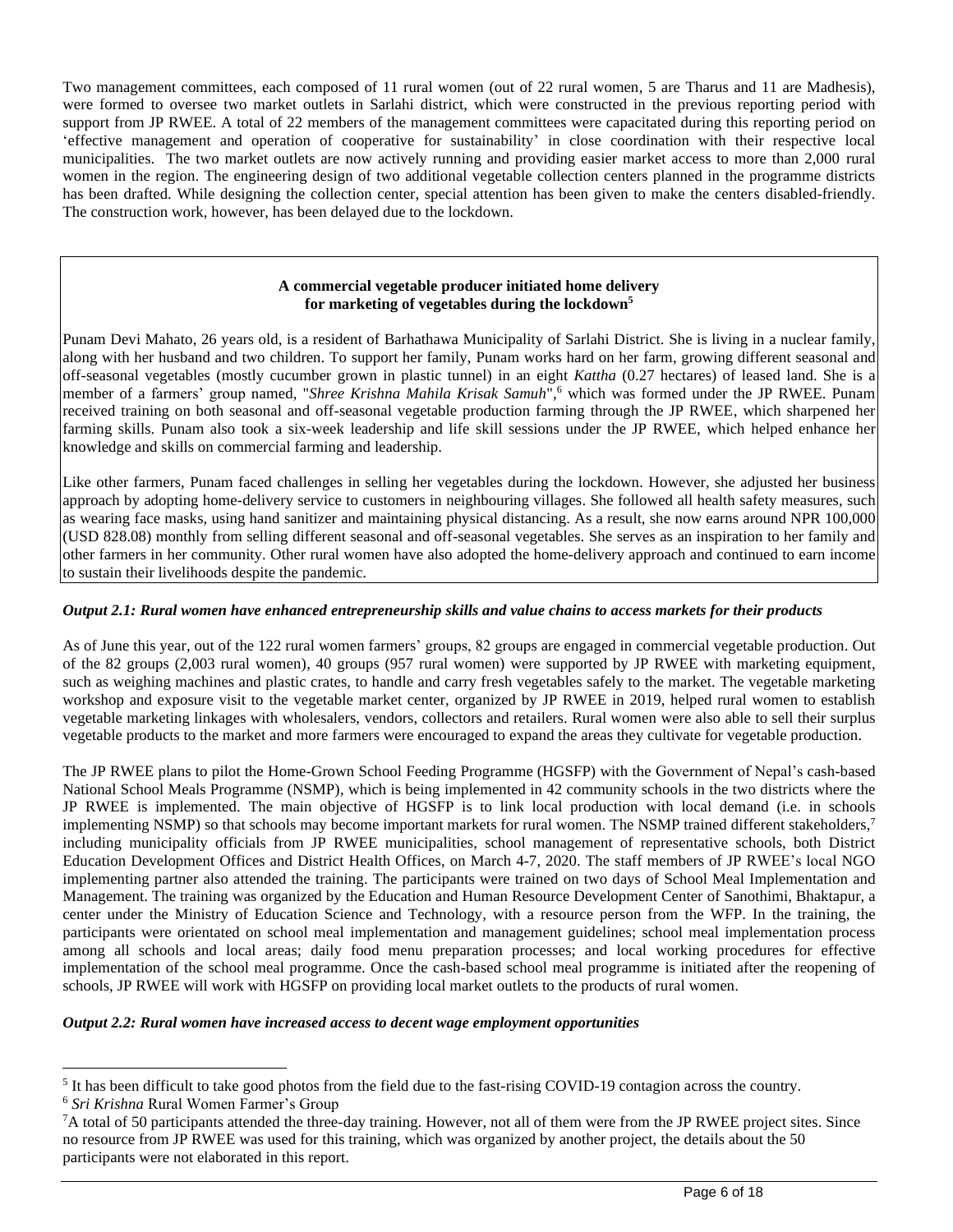Rural women have increased their access to decent wage employment opportunities through the opening of agro-veterinarian shops in both districts. A total of 24 rural women, including a few of their family members were trained on agro-veterinarian in 2019. Among them, five farmers (four women and one man) opened agro-veterinary shops in their respective districts. The agroveterinary shops are selling chemical fertilizers, seeds, micronutrients, and pesticides. The shops also provide technical support to farmers in their community. In Rautahat district, the shop is located in the premises of the *Shree Bhawani* women's multipurpose cooperative. The community farmers benefit from these agro-veterinary shops by receiving timely and good quality agricultural inputs in the required quantity. The shops enabled the farmers to save time and money as they no longer need to travel to procure their agricultural inputs elsewhere.

During the reporting period, no further progress was made on the short-term employment opportunities for 300 rural women (through cash assistance for assets programme for the construction of agri-product storage facilities) due to the lockdown. As mentioned above, the design of two collection facilities has already been drafted and the government has agreed to resume the construction in August 2020 with strict adherence to the required COVID-19 safety protocols.

### **Outcome 3: Rural women have enhanced leadership and participation in their communities and in rural institutions, and in shaping laws, policies and programmes**

To strengthen the leadership capacity of 1,039 rural women in both districts, the leadership manual developed in 2018 was revisited to make the content relevant to the current COVID-19 context. The manual now addresses issues related to violence against women and girls, loss of income, health concerns and the added workload of women during the lockdown and 'easedlockdown' contexts.

The feedback previously received by the group facilitators and the local partner, Mandwi (an organisation based in Gaur, Rautahat), to tailor the content to the capacity of rural women with low literacy, was also incorporated during the revision. This manual will be used to launch the six-week, weekly facilitated sessions with 1,039 rural women, each consisting of two to three hours. The sessions aim to enhance their overall leadership and meaningful participation in their communities, especially in engaging with their respective local government units.

To complement the manual, five posters were developed, highlighting different information on COVID-19. These will be used by the facilitators to raise awareness on COVID-19 during the weekly sessions. The manual, posters and audio content in local language will be used during the weekly group sessions by 17 women's group facilitators. A total of 1,294 rural women were already capacitated on leadership in 2018/2019.

Equal Access International (EAI) was re-selected in April 2020 to provide follow-up support to the rural women focusing on leadership trainings, capacity strengthening of both duty bearers and rights holders and community engagement in the two JP RWEE districts. This will build upon and reinforce the results, achievements and lessons learned from the *Sahi Ho!* advocacy campaign.8

# *Output 3.1: Rural women, including young women, have enhanced confidence and leadership skills to take an active part in local governance systems.*

There is no progress to report under this output in this reporting period as the JP RWEE team could not operate in the field due to the lockdown. The progress under this output will be captured in the Annual Report of 2020.

<sup>8</sup> In 2018, UN Women launched a one-year action-oriented communication and advocacy campaign, *Sahi Ho! (that's right!),* to raise public awareness, increase political will, and encourage allocation of increased resources to support women's leadership roles and economic empowerment in Nepal. The campaign directly contributed to UN Women's three women's economic empowerment programmes namely: (a) the JP RWEE, (b) Advancing Women's Economic Empowerment Programme, and (c) The Future We Want Project. The campaign was successfully completed on 31 March 2019, and was able to directly engage 11,629 people through community-based activities and reached approximately 11 million individuals through campaign activities and mass media/social media outreach.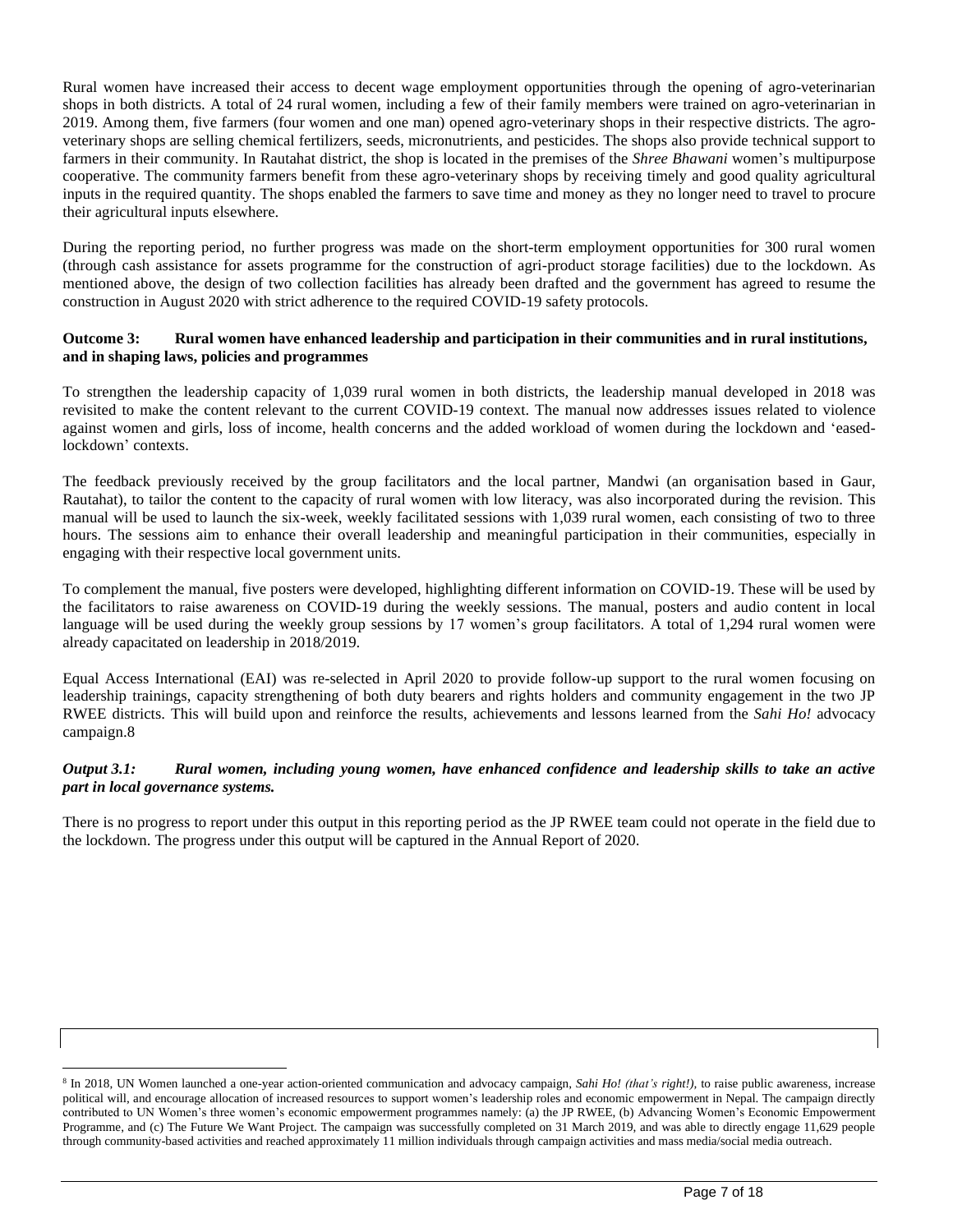#### **Shining light in the community during the COVID-19 crisis**

Roshani Kumari Chaudhary lives in Pipravita of Bahathawa Municipality in Sarlahi district with her family of six, and their main source of livelihood is agriculture. Roshani was one of the rural women who took part in the six-week leadership and life skill sessions designed to enhance the overall leadership capacity of rural women in Sarlahi and Rautahat districts. After taking part in the programme, Roshani shared that her confidence has significantly increased. Thereafter, she began to participate in various community initiatives to address the issues faced by rural women like herself. Another noteworthy change was her membership in the health committee of her village. As a member, she has been helping pregnant and new mothers in her community to access proper health services. Along with other members of the committee, she also raised local funds to support women who could not afford the services.



*Photo shows Roshani inaugurating a community-level event by lighting a candle. She was invited as one of the special guests by the community members during the event, held before the lockdown in March 2020. (Credit: Nikesh Tripathi)*

In the recent COVID-19 crisis, Roshani has been out again, helping her community members. She supported several events to demonstrate hand-washing techniques and raised awareness about preventive measures against infection. The committee members and Roshani also distributed essential groceries, like rice and lentils, to people in the community who lost income due to the pandemic and were unable to feed themselves or their families. Roshani is the epitome of female leadership. She demonstrates to her community that if women are equipped with necessary skills and opportunities, they become catalysts in lifting their lives and the well-being of people around them. 'Roshani' means light, and just like her name, she continues to shine light in her community.

#### *Output 3.2: Rural women have greater organizational capacities to form, sustain and participate into Producer Organizations, cooperatives and unions*

Rural women in the two JP RWEE districts enhanced their organizational capacity to sustain and participate in cooperatives. During the reporting period, one multi-purpose cooperative was formed in Sarlahi district. Around 135 rural women from eight rural women's groups joined the cooperative. The rural women are currently working for the official registration of the cooperative with the municipality.

In Saralahi and Rautahat, there were already two cooperatives (one in each district) formed with 350 members from 16 rural women farmers' groups and registered in 2018 and 2019, respectively. Once the newly formed cooperative in Sarlahi is officially registered, there will be three cooperatives formed by rural women in Sarlahi and Rautahat districts. In Rautahat, the number of women who are now members of a cooperative has increased from 150 in 2019 to 375 in 2020 and the number of groups has increased from 8 to 15. The registered cooperatives are providing rural women with an opportunity to approach banks, or local financial institutions/cooperatives, for individual or group loans. The women are also given access to incentive packages provided by the government, such as relaxation of tax and interest rates and access to subsidies.

The established cooperatives have initiated a savings and credit scheme for their members. They also established an agroveterinary shop within the cooperative's premises, as reported under Output 2.2. The cooperative members and farmers from neighboring communities continue to be benefited by these shops through accessible high-quality agricultural inputs.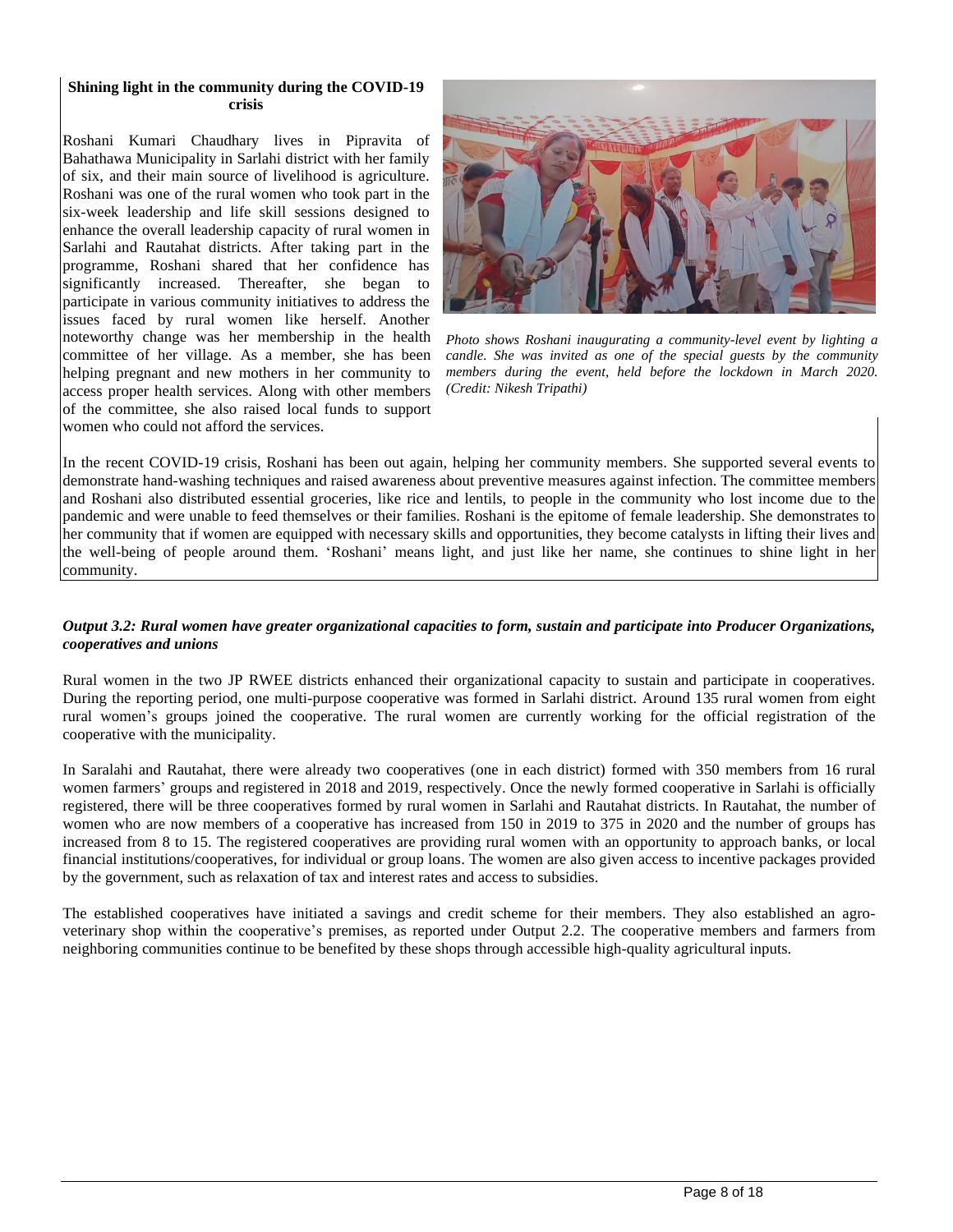# *Output 3.4: Rural women, including young women, have enhanced awareness on their rights in a more supportive community/local environment.*

To create supportive family and community environments, a total of 222 rural women from nine groups (115 Madhesi; 69 Tharu; 4 Dalits; 23 Muslims; 2 Janajati-Hill; and 9 Brahmin/Chherti-Hill) who were trained on GALS in 2019, continued to apply GALS principles and tools to their lives, particularly in relation to their family members and peers. They applied GALS tools during their consultations with their family members to identify and implement approaches to adapt to the lockdown situation. They were also able to understand and apply the precautionary health and hygiene measures, which they shared with family members and neighbors in their respective communities.

A total of 23 rural women from 10 groups participated in six days of GALS 'change catalyst workshops' conducted in February and March 2020. The 23 participants **Voice from the field**

"My self-esteem was enhanced through GALS. It helped me to develop coping strategies for my family and extend cooperation to my neighbours and other group members."

**Reeta Chaudhary** GALS champion from Rautahat district

consisted of six Madhesi; nine Tharu; three Dalits; one Muslim; two Janajati-Hill; and two Brahmin/Chherti-Hill. Four champions, who learned GALS in 2019, facilitated a few workshop sessions for the new batch of change catalysts. They shared how they used the GALS tools at home, which resulted in the development of positive behaviours of family members, such as sharing in domestic chores and general improvement of gender relations within their respective households. This was described by women and their family members during the monitoring visits of the JP RWEE's team. The experiences of the four champions inspired the participants. The champions' confidence and self-esteem were remarkably enhanced through their exposure to GALS tools. These champions also worked as volunteers to disseminate the GALS methodology, raise public awareness about COVID-19, and help vulnerable women during the lockdown period. The GALS manual was also developed during this reporting period.

### **Outcome 4: A more gender-responsive policy environment is secured for the economic empowerment of rural women**

To promote a gender-responsive policy environment, preparatory activities for the review of GESI strategy of the ADS, in the context of the federal architecture and humanitarian crisis, were initiated in this reporting period. An expert to provide technical support to the MoALD is now on board. An initial meeting was organized with the Under Secretary/Gender Focal Point of the MoALD on 28 June to ensure the Ministry's ownership of the review process. In this reporting period, questionnaires for a quick assessment and key informant interviews were also drafted for the consultations and gathering of information from MoALD and other key stakeholders. The results of the consultations and information gathering will be used to inform the review process.

### *Output 4.1: Policy makers and parliamentarians have enhanced capacities to effectively mainstream gender into land, food, agriculture, nutrition and rural employment policies, laws and budgets*

There is no progress to report under this output in this reporting period as the JP RWEE team could not operate in the field due to the lockdown. The progress under this output will be captured in the Annual Report of 2020.

#### *Output 4.2: Greater availability of tools and data to track progress in the economic empowerment of rural women*

The selection of a service provider to conduct an end-line survey through Women's Empowerment in Agriculture Index (WEAI), along with an in-depth assessment of GALS, was completed in this reporting period. This survey will be rolled out in July.

#### **II. Describe any delays in implementation, challenges, lessons learned and best practices**

#### **Challenges:**

Execution of programme activities during nationwide lockdown - The JP RWEE team faced a challenging operational context during this reporting period due to the COVID-19 outbreak. The nationwide lockdown since March 24 restricted movement, banned public gatherings, and imposed physical distancing, which made it impossible to roll out the field-level activities in accordance with the agreed workplan. As a mitigating measure, an alternative implementation modality for each activity was discussed and more feasible options were considered, based on the findings from a rapid assessment of the status of rural women in the relevant districts. While these mitigation measures remain, an assessment and consultation carried out in June in the programme districts indicated the viability of rolling-out some of the activities from the original implementation plan. In case the situation worsens, implementation will shift to the revised plan. It will adopt alternative implementation modalities, such as the use of online platforms for orientations and radio broadcasts, to reach out to the community members.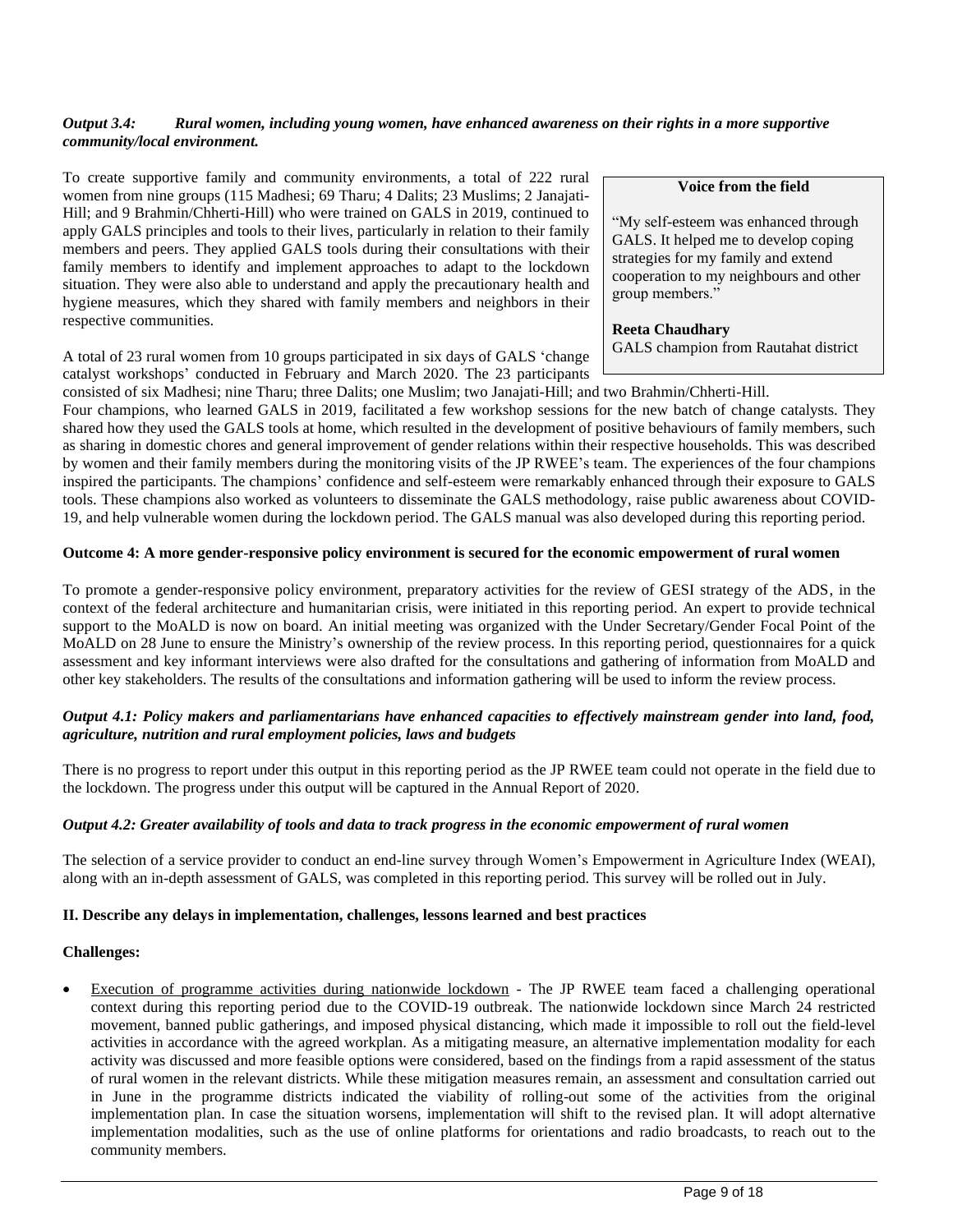• High demand for immediate employment - Due to COVID-19, there has been a huge influx of unemployed people to the rural areas. These rural population have lost their wage work and are desperately in need of a source of income. In a quick assessment conducted by JP RWEE as part of the UN Socio Economic Recovery Framework (SERF) for Nepal, it was found out that there is a high demand for immediate jobs among the rural poor to recover from the crisis. This may lead to a high demand for short-term employment that JP RWEE has planned under the cash assistance for assets programme. To mitigate this, JP RWEE will coordinate with the local government and rural women farmers' groups to identify rural women for shortterm employment, which would help mitigate potential conflict in the competition for limited job opportunities. Realigning the activities to increase the opportunities for rural employment may also be necessary, once the lockdown is over and recovery works begin.

# **Lessons learned**

- The return of male migrant workers from abroad during the lockdown has been gradually hampering the leadership roles that rural women had begun to take on. These women used to sell the produce and had control over their income, which is gradually being passed on to their husbands. Rural women's engagement in various local-level groups in their community has also been limited due to physical distancing requirements resulting from the COVID-19 crisis. During the lockdown and post-lockdown contexts, many families have been coping with limited economic resources. In this case, the male family members have become active in controlling and managing family income. Limited livelihood options have also led to increased incidence of domestic violence at the household level. Alcohol intake in the family is also said to be increasing within several households in the JP RWEE districts. In Nepal, especially in the villages, people still live in joint families, with family members who used to live elsewhere to earn livelihoods, now back. Many households also have limited private spaces for women. Further, the rights of elderly people have been curtailed as they now have to share spaces with family members who have returned. Since local-level justice mechanisms, such as police and local Judicial Committees, were almost dysfunctional during the lockdown, this has also hindered the ability of women to seek and access justice, impacting the overall well-being of families. Children were also affected by the incidences of violence at home. As such, the JP RWEE team learned that there has to be a different approach for the current phase of the programme. More engagement of the family members in the programme is key to ensuring an enabling environment at home, where family members are informed of their individual rights and treat each other with dignity and respect.
- Given the magnitude of issues faced by the programme amidst the challenging context of the pandemic, it was recognized that a strong component on 'humanitarian crisis preparedness and response' should have been incorporated into the design and work plan from the beginning of the JP RWEE implementation in 2016. This preparedness and response component should have included specific measures to support rural women to better prepare for any humanitarian crisis. This insight should be considered in the planning of future interventions in the country, especially in rural areas.
- The nature of the current pandemic limits social and physical interactions. In this case, rural women's inaccessibility to online meeting platforms limited their ability to continue smooth interactions with the JP RWEE team. During the lockdown situation, phone was the only possible medium of reaching the participants. However, in several cases, there were connectivity issues and the interactions were not fully productive. In such cases, the JP RWEE will have to consider supporting rural women to connect to online platforms with assistance from the implementing partners and available local digital linkages to minimize the digital divide issue.
- Rautahat and Sarlahi districts are affected by monsoon rains every year. The JP RWEE team has learned that there is a need to invest on climate-smart agricultural measures, such as providing reliable forecasts of weather to farmers by connecting them with digital technology and introducing new varieties of climate-resilient crops through demonstrations. Some Terai districts (less infestation reported in Rautahat and Sarlahi) were already impacted by the first wave of locust invasion and, based on precedents, a second wave of invasion may occur and impact the programme districts. The four participating agencies will have to continue working in this area through new resource mobilization approaches, as the current phase has limited resources to address all of these issues.

#### Further Reflection of the JP RWEE team on the COVID-19 impact in agriculture sector:

The rapid assessment study conducted by MoALD, FAO and WFP under the food security cluster reveals that the COVID-19 pandemic has precipitated harsh disruptions in the food supply chains. Losses in agricultural harvests and agro-based enterprises have impacted farm and off farm incomes. This is likely to push highly vulnerable populations into the brink of severe food insecurity and extreme poverty. Poultry, dairy and perishable fresh vegetables are the most affected sub-sectors in agriculture. Strict travel and vehicular restrictions not only constrained people's movements, but also impaired the flow of agricultural products from farms to markets. The closure of hotels, restaurants, schools and colleges and the physical distancing measures have further led to significant decline in consumer demands, particularly in urban areas. Food price volatility added additional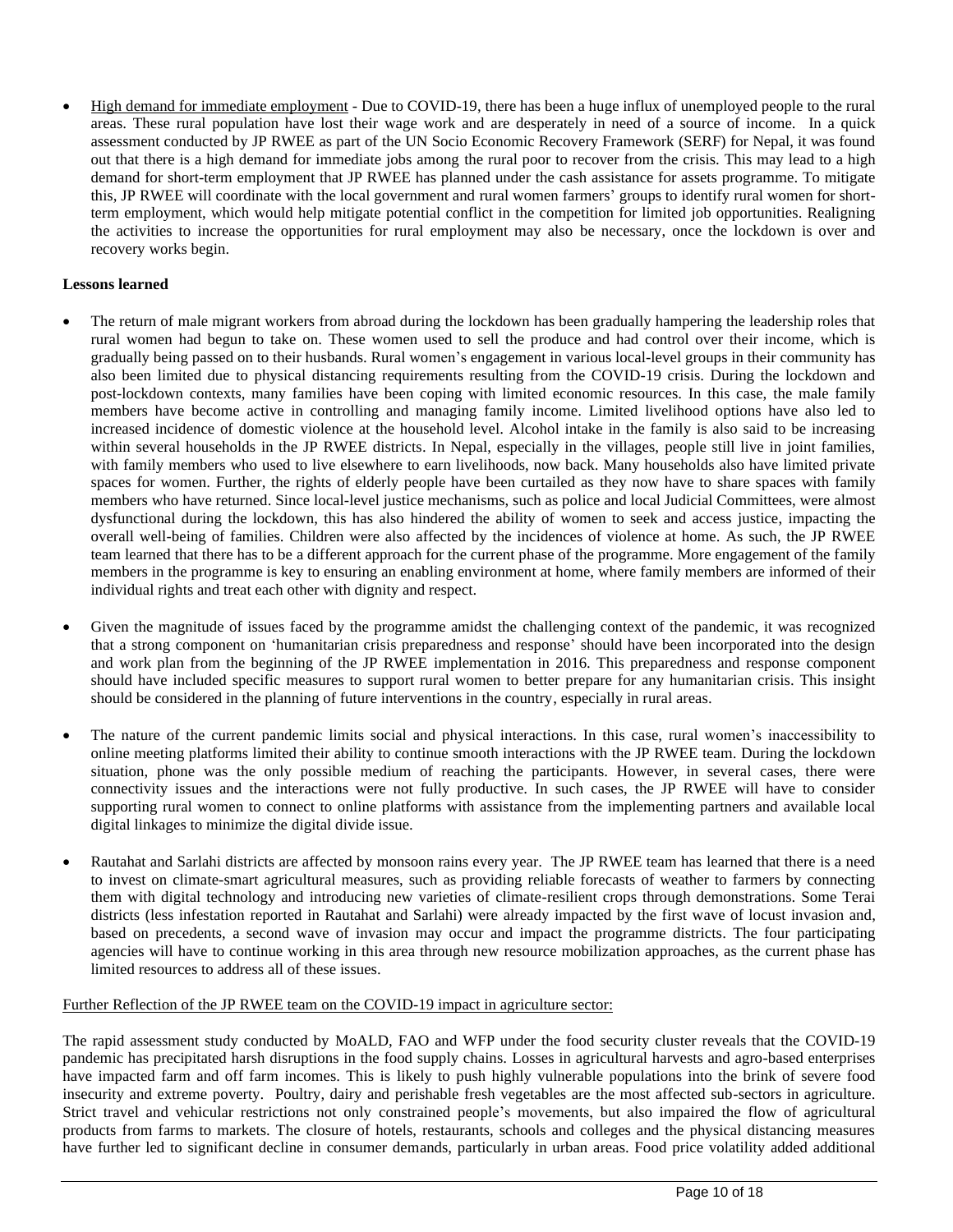uncertainty to many consumers, particularly to the poor, excluded and most vulnerable population. If the lockdown situation would prevail longer, it may force more people to consume an imbalanced diet, thereby falling into the state of food and nutrition insecurity.

In this context, the JP RWEE team reflected on the following key measures to support rural women to adapt and thrive in the lockdown and post-lockdown contexts:

- Continue support for the distribution of improved agricultural inputs, such as quality seed, small irrigation, organic/inorganic fertilizer and agricultural equipment for drudgery-reduction. The MoALD is also focusing on the distribution of agricultural inputs, emphasizing the need for quality seeds to rural farmers to support economic recovery;
- Promote food production for local consumption (rice, wheat and maize) to address food insecurity in the immediate/short term,<sup>9</sup> in addition to supporting commercial farming for rural women in the medium to long-term periods;
- Promote the strengthening of nearby local markets, where women have direct access to sell their produce. During the lockdown, rural women in two districts sold their winter produce in the nearby local market. Some of them used bicycle and those who did not have bicycle took their harvest in a basket and sold it in the nearby local markets;
- Enable women to have direct access to commercial market to sell their produce. For this, they need to be connected with efficient and affordable transport facilities to move their products to the market. Transport (e-rickshaw/local van) run by women for women should be explored to ensure that the rural women would have direct access to commercial markets. Women-led cooperatives should also be empowered/capacitated and provided with vehicle support to facilitate the collection of vegetables and subsequent transfer to the market; and
- Address the gap in digital divide, as many rural women do not own mobile phones. Provide rural women with support and enhance their capacity to access online platforms through digital technology. This has been recognized as an urgent need in the agricultural sector. As the lockdown and post-lockdown contexts require physical distancing, it was recognized that rural women's access to digital technology, such as smart mobile phones, is another area where the JP RWEE team would invest in, going forward. Once they are capacitated, they will be able to efficiently access agriculture and market-related information through their phones.

The JP RWEE team also discussed that all interventions may not be managed within the current resources. Thus, the imperative of prioritizing additional resource mobilization has been recognized. In close coordination with MoALD, the JP RWEE team is in the process of drafting a concept note for this purpose.

#### **Best practice**

The JP RWEE team has been able to present itself 'delivering as one' to the rural women and federal and local government partners. With the federal and local governments, the team organized joint meetings to ensure a unified voice in interacting with representatives of the government units. This enabled the four participating agencies to avoid confusion and to be on the same page at all times. The government stakeholders address the team as JP RWEE rather than as individual agencies of the United Nations. This practice has enabled the JP RWEE to gain the trust of government as a unified team working collaboratively to achieve common results.

#### **III. Qualitative assessment**

During the lockdown, collaboration and regular coordination among the four participating UN agencies was sustained through zoom meetings. All of the four agencies updated each other regarding the status in the field and the situation of rural women in the lockdown context. This enabled the JP RWEE team to discuss and decide on the appropriate approach to physically move to the field once the lockdown has been eased. The JP RWEE team has also proposed a joint meeting with the new Secretary of the MoALD to brief him on the programme status and share few ideas about in-country resource mobilization for the immediate future. The meeting is likely to take place in the first week of July 2020. Overall, the JP RWEE team in Nepal has been successful in demonstrating how they could operationalize the principle of "delivering as one" even under the challenging context of the pandemic.

<sup>&</sup>lt;sup>9</sup> The specific objective of this activity is to introduce good quality of rice, wheat and maize seeds in the project areas to increase the production and productivity of these crops. The farmers could keep the seed for three years and replace it after three years. It was observed that the rural women are traditionally using old seeds, which are highly susceptible to diseases and insects and demand more water. Most importantly, the per hectare productivity of the new seed varieties is more than double, in comparison with the old seed varieties.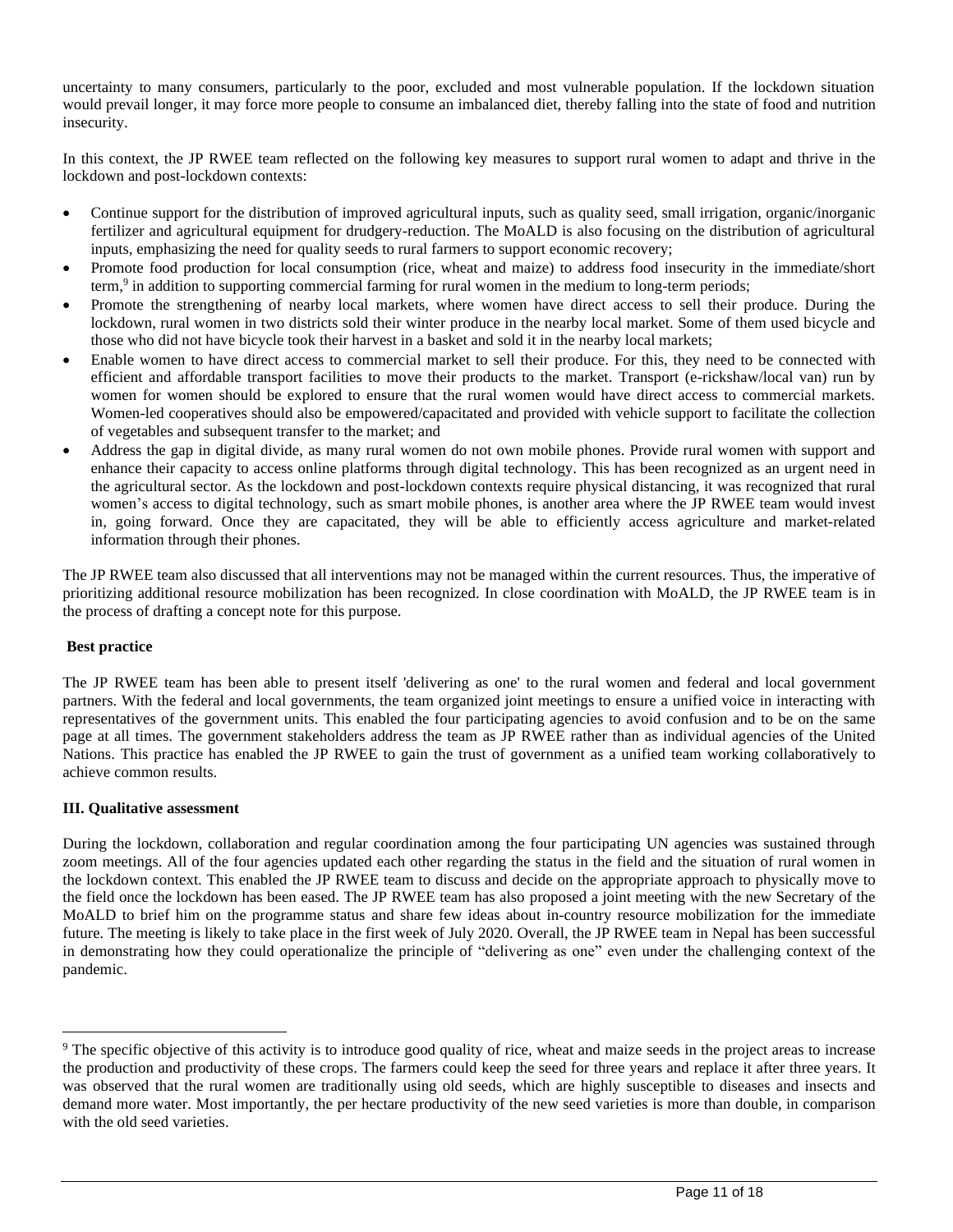The involvement of the four collaborating UN agencies in the broader COVID-19 efforts is framed within the on-going initiatives of the UN Country Team to localize the UN Socio-Economic Recovery Framework (SERF). The SERF will serve as a roadmap for recovery, concurrent to, and beyond the health and humanitarian imperatives in the country. The agenda of rural women farmers is a priority that will be kept at the core of discussions and decision making leading to the completion of the SERF and its implementation in the next 18 months. Also, as explained above, the interventions of the programme in relation to the COVID-19 crisis consisted of reviewing learning materials developed through the programme, to incorporate the concerns and realities related to the pandemic. It also included assistance to rural women to ensure sustained marketing of their products despite the pandemic and the conducting of a rapid gender assessment, which will help ensure that the concerns of farmers are not missed out in the process of the planning and allocation of resources in the both pandemic and post-pandemic scenarios.

The status of indicators and case stories from the field indicate some observable success in the attainment of the objectives of JP RWEE. A global final evaluation of the JP RWEE, including Nepal, will take place from October 2020. This will provide evidence-based data on the overall achievements of the JP RWEE, which will be reported in the same year.

A small-scale rapid gender assessment was conducted to assess the situation of rural women, including young women, during the lockdown. A total of 15 rural women and 8 local key stakeholders were interviewed and consulted virtually during the assessment. The objectives of the assessment were to: (a) identify and document the emerging issues during the COVID-19 pandemic and their impact on rural women including the impact of COVID-19 on agricultural production and the value chain and the influx of male migrant returnees affecting women's roles and responsibilities (unpaid care work) at home and on the farm; (b) assess the awareness level and accessibility of rural women to the government's relief packages for the lockdown period. The assessment focused on the nine municipalities of the programme districts and it incorporated both primary and secondary information about the districts.

The assessment revealed that rural women have reasonable awareness of the main preventive measures, including the use of soap and water, maintaining cleanliness, wearing masks, staying at home, and practicing physical distancing to prevent COVID-19 transmission. Some of them did not have a mask, which was difficult for them to procure due to the lockdown. In some communities, ward offices distributed masks and soaps to the residents. The rural women stated that their major sources of information about COVID-19 were their family and community members and public announcements by the ward offices. Six out of fifteen women respondents (40%) were not aware of the quarantine facilities in their respective wards.

The assessment also revealed that the majority of rural women play a major role as caregivers in their family while they are also equally active in agriculture. At present, they are bearing the brunt of economic fallouts due to their inability to sell agricultural produce and their increased care burdens at home, with children no longer in school. They are also responsible for taking care of sick parents and other family members. Another major impact is the loss of jobs of male family members abroad and their journey back home with uncertain livelihood options. Similarly, the lockdown has caused delays in harvesting due to the lack of human resources and equipment. As a result, farmers suffered huge losses due to crop wastage. The assessment also revealed the increasing rate of gender-based violence during the lockdown period due to increased economic and social pressures at home. Many rural women were unaware of the relief packages of the Nepal Government. Even among those who were aware, based on their past experiences with government response during natural disasters, such as flooding, they were not convinced that the government support would be adequate. (Please refer to Annex A for the detailed report.)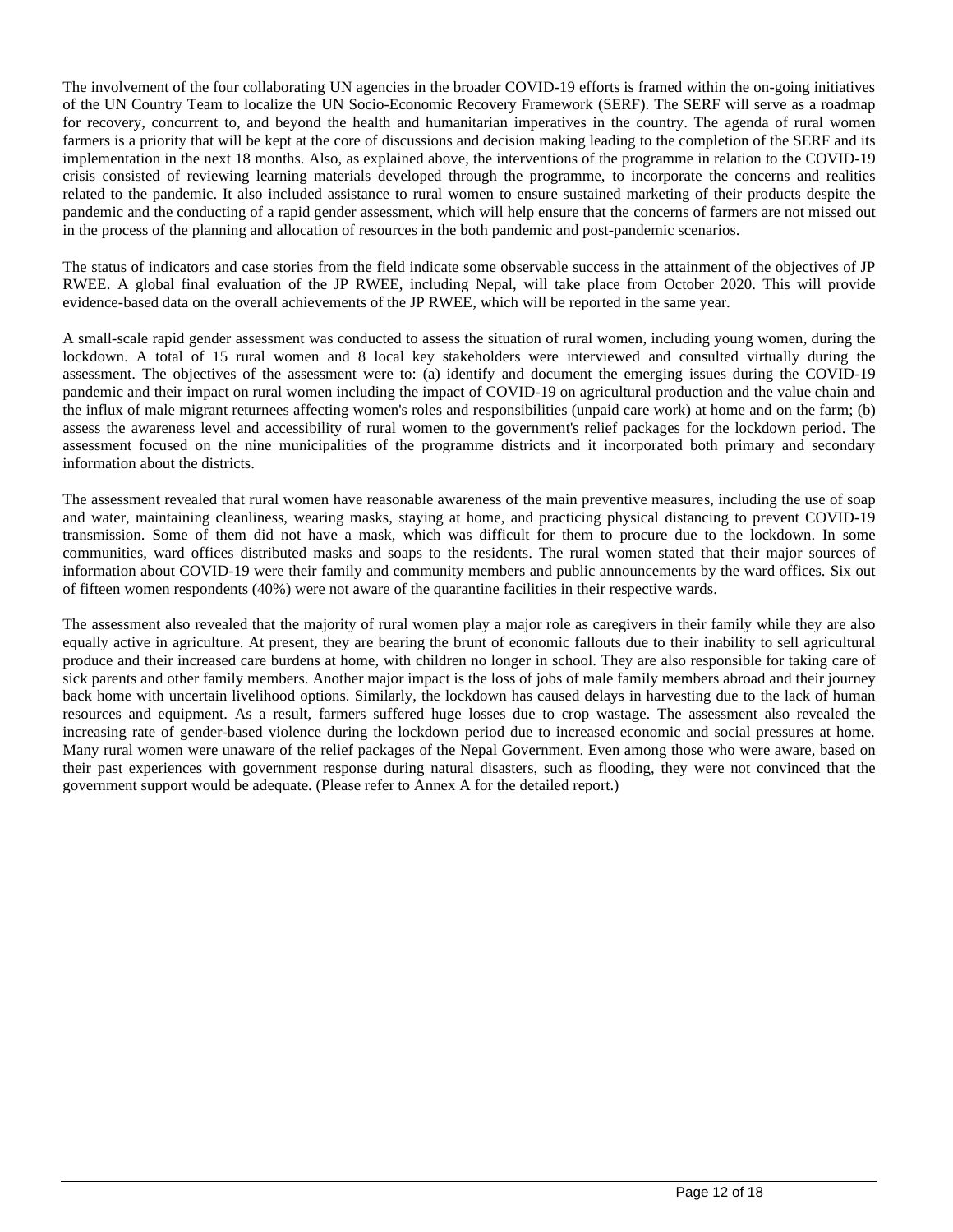# **ii) Indicator Based Performance Assessment:**

|                       |                                                     | <b>Achievement of Indicator Targets</b>                 | <b>Reasons for Variance with</b><br><b>Planned Target (if any)</b> | <b>Source of Verification</b>  |
|-----------------------|-----------------------------------------------------|---------------------------------------------------------|--------------------------------------------------------------------|--------------------------------|
|                       | Outcome 1 Improved food and nutrition security      |                                                         |                                                                    |                                |
| <b>Indicator 1.1:</b> |                                                     | Target 1.1: This target remains in progress and has     | The summer production of the                                       |                                |
|                       | % of increase in agriculture production of women    | been partially achieved. During this reporting period,  | participants will only be                                          | Production data of targeted    |
| farmers               |                                                     | the increase in agricultural vegetable crops production | harvested in October 2020.                                         | beneficiaries and field        |
|                       |                                                     | in Sarlahi and Rautahat districts was already 184 per   | Thus, the progress could only                                      | observation                    |
| <b>Baseline:</b>      |                                                     | cent, which is only 16 per cent short of the 200 per    | be reported in the Annual                                          |                                |
|                       | Food crops 1,337 kg/HH                              | cent targeted increase in vegetable production. There   | Report of 2020.                                                    |                                |
|                       | Vegetables 234 kg/HH                                | is no additional progress to report in this period.     |                                                                    |                                |
|                       |                                                     |                                                         |                                                                    |                                |
|                       | <b>Planned Target (2020):</b>                       |                                                         |                                                                    |                                |
|                       | 200 % increase in vegetable production              |                                                         |                                                                    |                                |
| <b>Indicator 1.2:</b> |                                                     | Target 1.2.1: As reflected in the 2019 Annual Report,   |                                                                    |                                |
|                       | Women's dietary diversity or variety of house holds | this target has already been achieved and exceeded by   |                                                                    | Vegetable consumption data     |
|                       | food consumption pattern                            | 19.9 per cent. There has been 69.9 per cent increase    |                                                                    | of targeted beneficiaries and  |
|                       |                                                     | by quantity and frequency in vegetable consumption      |                                                                    | final evaluation report of the |
| <b>Baseline:</b>      |                                                     | of HHs with kitchen garden.                             |                                                                    | <b>JP RWEE</b>                 |
| 1.2.1                 | 62.2% of HHs (with kitchen gardening)               |                                                         |                                                                    |                                |
|                       | surveyed with sufficient quantity and               | Target 1.2.2: As reflected in the 2019 Annual Report,   |                                                                    |                                |
|                       | frequency of vegetable consumption                  | this target has already been achieved and exceeded by   |                                                                    |                                |
| 1.2.2                 | 72.4% of HHs surveyed have minimum                  | 12 per cent. As of December 2019, 97 per cent of HHs    |                                                                    |                                |
|                       | acceptable diet (MAD)                               | (143 HHs) supported have minimum acceptable diet.       |                                                                    |                                |
| 1.2.3                 | Food Consumption Score of HHs surveyed is           |                                                         |                                                                    |                                |
|                       | 6.73%                                               | Target 1.2.3: As reflected in the 2019 Annual Report,   |                                                                    |                                |
| 1.2.4                 | Coping Strategy Index (CSI)                         | this target has been achieved and exceeded by 17 per    |                                                                    |                                |
|                       |                                                     | cent. As of December 2019, 97 per cent of HHs (143      |                                                                    |                                |
|                       | <b>Planned Target:</b>                              | HHs) supported improved Food Consumption Score.         |                                                                    |                                |
| 1.2.1                 | 50% increase by quantity and frequency in           |                                                         |                                                                    |                                |
|                       | vegetable consumption of kitchen garden             | Target 1.2.4: An average of 16 per cent of HHs in       |                                                                    |                                |
|                       | (2017)                                              | both districts adopted stress coping strategies.        |                                                                    |                                |
| 1.2.2                 | At least 85% of the total HHs supported have        |                                                         |                                                                    |                                |
|                       | minimum acceptable diet (MAD) (5,610 HHs            |                                                         |                                                                    |                                |
|                       | in five years, and 2,890 HHs as of December         |                                                         |                                                                    |                                |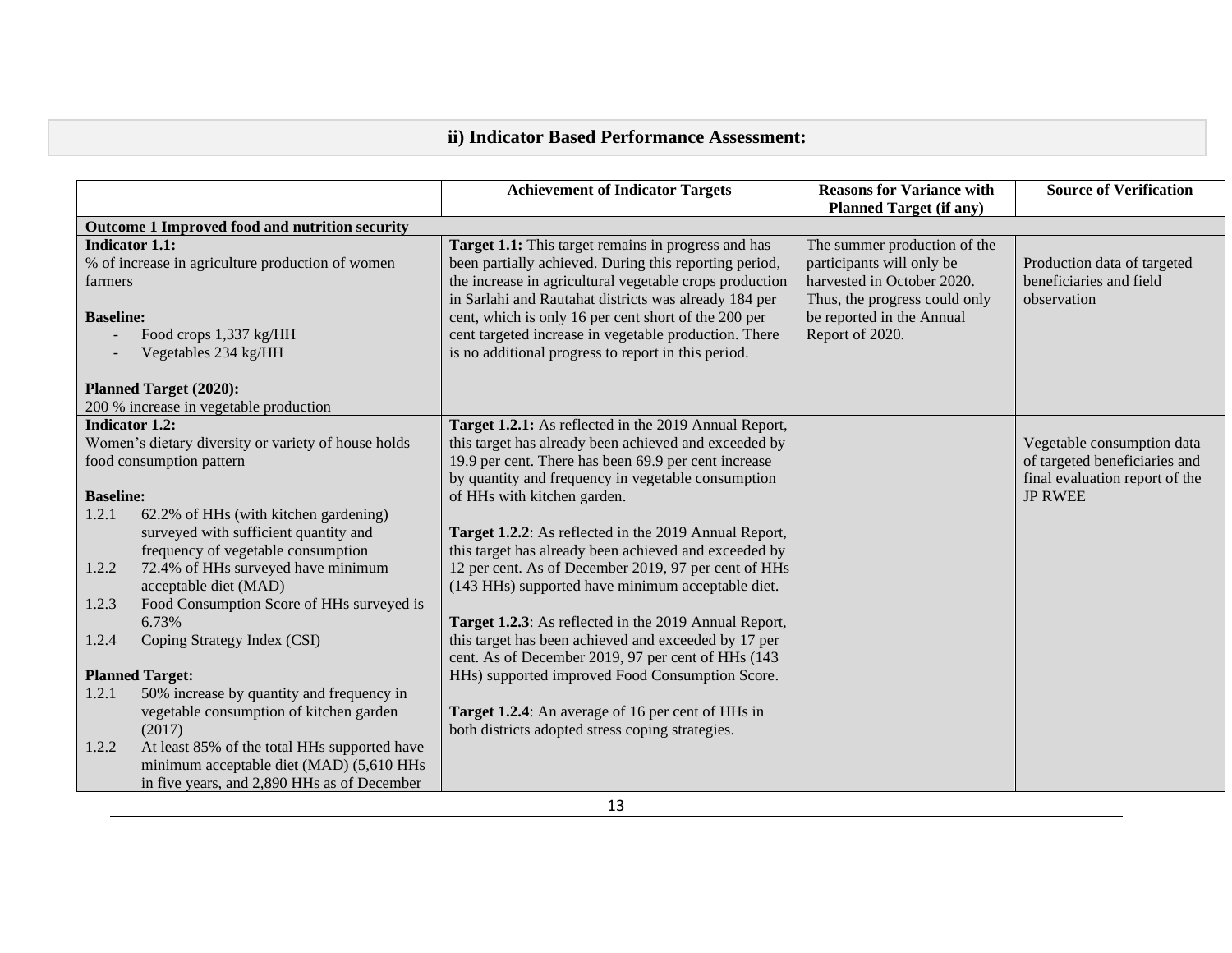| 2016,<br>80% of the total HHs supported improve Food<br>1.2.3<br>Consumption Score (FCS)<br>CSI (5,280 HHs in five years and 2,720 HHs<br>1.2.4<br>as of December 2016)                                                                                                                                                                                                                                                                                                                                                                                                                            |                                                                                                                                                                                                                                                                                                                                                                                                                                                                                                                                                                                                                                                                                                                                                                                                                                                                                |  |                                                                           |
|----------------------------------------------------------------------------------------------------------------------------------------------------------------------------------------------------------------------------------------------------------------------------------------------------------------------------------------------------------------------------------------------------------------------------------------------------------------------------------------------------------------------------------------------------------------------------------------------------|--------------------------------------------------------------------------------------------------------------------------------------------------------------------------------------------------------------------------------------------------------------------------------------------------------------------------------------------------------------------------------------------------------------------------------------------------------------------------------------------------------------------------------------------------------------------------------------------------------------------------------------------------------------------------------------------------------------------------------------------------------------------------------------------------------------------------------------------------------------------------------|--|---------------------------------------------------------------------------|
| Output 1.1 Rural women have increased access to and control over resources, assets and services critical for their food and nutrition security                                                                                                                                                                                                                                                                                                                                                                                                                                                     |                                                                                                                                                                                                                                                                                                                                                                                                                                                                                                                                                                                                                                                                                                                                                                                                                                                                                |  |                                                                           |
| Indicator 1.1.1: Number of rural women farmers who<br>have access to integrated agriculture/nutrition services<br>Baseline: 0<br>Planned Target: 3,000 rural women farmers<br>Indicator 1.1.2: Number of rural women farmers who<br>utilize improved agriculture production techniques<br>Baseline: 287 households with 574 rural women<br>farmers<br>Planned Target: 3,000 women farmers<br>Indicator 1.1.3: Number of rural women accessing<br>community assets and agriculture infrastructure<br>(including shored equipment and machineries)<br>Baseline: 0<br>Planned Target: 700 rural women | Target 1.1.1: This target has already been achieved.<br>As of 2019, a total of 3,000 rural women have access<br>to integrated agriculture/nutrition services through<br>kitchen gardening and commercial vegetable<br>production.<br>Target 1.1.2: This target has already been achieved.<br>As of 2019, a total of 3,000 rural women have been<br>utilizing improved agriculture production techniques.<br>Target 1.1.3: As reflected in the 2019 Annual Report,<br>this target has already been achieved and exceed by<br>100 rural women. A total of 800 rural women in two<br>districts have access to shared equipment and<br>agricultural machineries, such as power tillers, corn<br>shellers, paddy/wheat harvesters and shallow tube<br>well. The 800 rural women from 40 groups have<br>received marketing equipment, such as plastic crate<br>and weighing machine. |  | Field monitoring report                                                   |
| Outcome 2 Rural women have increased income to secure their livelihoods.                                                                                                                                                                                                                                                                                                                                                                                                                                                                                                                           |                                                                                                                                                                                                                                                                                                                                                                                                                                                                                                                                                                                                                                                                                                                                                                                                                                                                                |  |                                                                           |
| Indicator 2.1 Income generated from sales of rural<br>women<br><b>Baseline:</b> 49 rural women farmers<br>Planned Target: 1,320 rural women generated income<br>from their sales market                                                                                                                                                                                                                                                                                                                                                                                                            | Target 2.1: As of June 2020, 1,855 rural women<br>earned a total of NPR 21,177,000 (USD 175,364) by<br>selling vegetables. The number comprises 80 per cent<br>of the total of 2,333 rural women supported by the JP<br>RWEE in this reporting period.                                                                                                                                                                                                                                                                                                                                                                                                                                                                                                                                                                                                                         |  | Fresh vegetable sales data of<br>targeted rural women and field<br>report |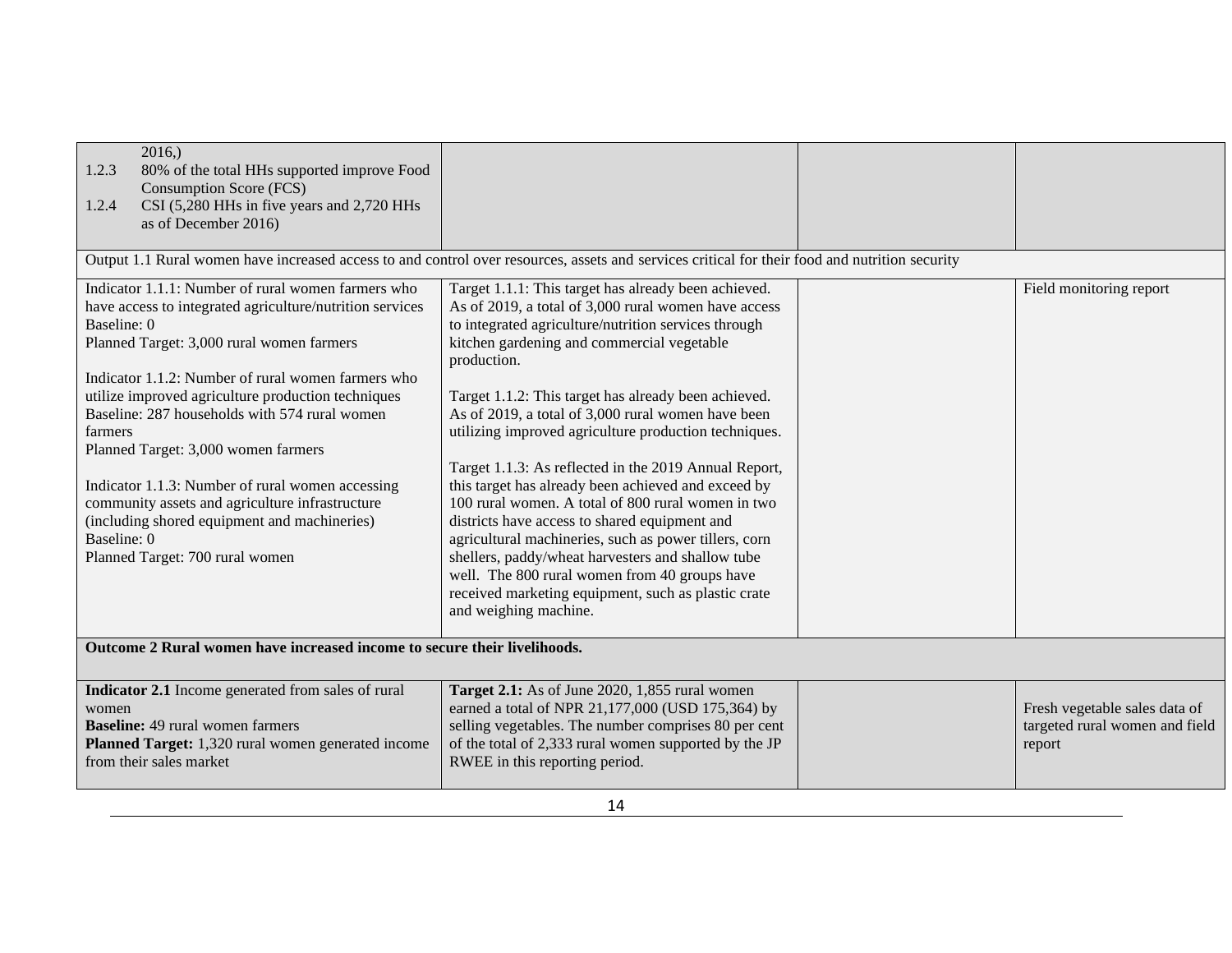| Indicator 2.2: Proportion of rural women with<br>empowerment in the income domain of the WEAI<br>(control over income)<br><b>Baseline:</b> IFAD to set the baseline<br>Target: IFAD to set the target                              | Target 2.2: This target is still in progress. The service<br>provider to conduct the assessment of WEAI has been<br>selected during this reporting period (January-June<br>2020). The task will be rolled out starting July 2020.                                                                                                                                                                                                                                                                              |                                                                                                                                                                                        |                                                                                      |
|------------------------------------------------------------------------------------------------------------------------------------------------------------------------------------------------------------------------------------|----------------------------------------------------------------------------------------------------------------------------------------------------------------------------------------------------------------------------------------------------------------------------------------------------------------------------------------------------------------------------------------------------------------------------------------------------------------------------------------------------------------|----------------------------------------------------------------------------------------------------------------------------------------------------------------------------------------|--------------------------------------------------------------------------------------|
|                                                                                                                                                                                                                                    | Output 2.1 Rural women have enhanced entrepreneurship skills and value chains to access markets for their products                                                                                                                                                                                                                                                                                                                                                                                             |                                                                                                                                                                                        |                                                                                      |
| Indicator 2.1.1: Number of rural women farmers<br>trained on entrepreneurial and /or vocational skills to<br>have increased access to markets<br>Baseline: 0<br>Planned Target: 50 rural women farmers                             | Target 2.1.1: As reflected in the 2019 Annual Report,<br>this target has already been achieved and exceeded by<br>six rural women. Out of 122 rural women farmers'<br>groups, 56 rural women from 55 rural women<br>farmers' groups were supported to enhance their<br>market linkages through an interaction workshop with<br>local venders, retailers, and wholesalers.                                                                                                                                      |                                                                                                                                                                                        | Data of vegetable linkages<br>development interaction<br>workshop and exposure visit |
| Output 2.2 Rural women have increased access to decent wage employment opportunities                                                                                                                                               |                                                                                                                                                                                                                                                                                                                                                                                                                                                                                                                |                                                                                                                                                                                        |                                                                                      |
| Indicator 2.2.1: Number of rural women farmers who<br>entered wage employment with the support of the JP<br><b>RWEE</b><br>Baseline: 922 rural women<br>Planned Target: 200 more rural women compared to<br>the target rural women | Target 2.2.1: This target is in progress and is still<br>short of completion by 65 rural women. So far, 135<br>rural women have already received short-term wage<br>employment through cash assistance for assets<br>activities. They earned a monthly average income of<br>NPR 8,500 (USD 74.7), as per government's local<br>wage rate in both districts. This is a result of short-<br>term wage employment in the construction of two<br>market outlets. There is no progress to report in this<br>period. | The construction work could<br>not be implemented during the<br>reporting period due to the<br>COVID-19 lockdown. This<br>activity will be implemented<br>from August 2020-March 2021. | Field monitoring report                                                              |
| Outcome 3: Rural women have enhanced leadership and participation in their communities and in rural institutions, and in shaping laws, policies and programmes.                                                                    |                                                                                                                                                                                                                                                                                                                                                                                                                                                                                                                |                                                                                                                                                                                        |                                                                                      |
| Indicator 3.1: % of women elected as representative at                                                                                                                                                                             | Target 3.1: As reflected in the 2019 Annual Report,                                                                                                                                                                                                                                                                                                                                                                                                                                                            |                                                                                                                                                                                        | Equal Access International's                                                         |
| local level/community level committees                                                                                                                                                                                             | this target has already been achieved and exceeded by<br>15                                                                                                                                                                                                                                                                                                                                                                                                                                                    |                                                                                                                                                                                        | report                                                                               |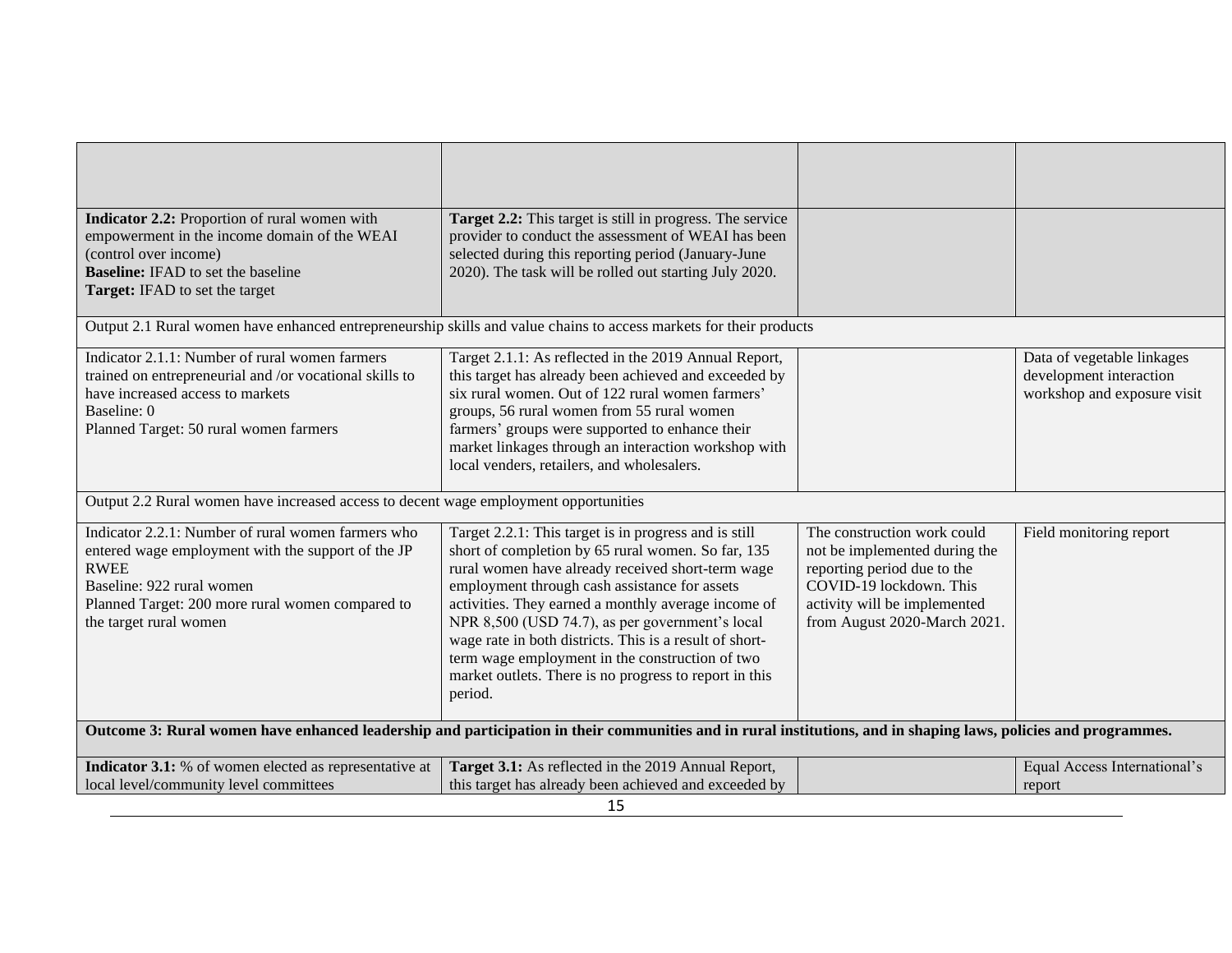| <b>Baseline:</b> 43.6% (828 including 9 in leadership)<br>position in cooperatives)<br><b>Planned Target:</b> 10% (2018-2020)                                                                                                                                                                            | 54.7 per cent. As of December 2019, 64.7 per cent<br>$(1,065)$ of the rural women are now in leadership<br>positions in cooperatives in two districts.                                                                                                                                                                                                                                                                                                                                                                                                                                                                                      |                                                                                                                                                          |                                        |
|----------------------------------------------------------------------------------------------------------------------------------------------------------------------------------------------------------------------------------------------------------------------------------------------------------|---------------------------------------------------------------------------------------------------------------------------------------------------------------------------------------------------------------------------------------------------------------------------------------------------------------------------------------------------------------------------------------------------------------------------------------------------------------------------------------------------------------------------------------------------------------------------------------------------------------------------------------------|----------------------------------------------------------------------------------------------------------------------------------------------------------|----------------------------------------|
| <b>Indicator 3.2:</b> % of producer's organizations led by<br>women<br><b>Baseline:</b> 2.9 % producers organizations led by women<br><b>Planned Target:</b> 5% increase (against the baseline) in<br>rural women leadership in producer's organizations<br>$(2018-2020)$                                | Target 3.2: As reflected in the 2019 Annual Report,<br>this target has been achieved and exceeded by 18.7<br>per cent. As of December 2019, 23.7 per cent (552<br>rural women) increase in rural women's leadership in<br>producer's organizations has been achieved.                                                                                                                                                                                                                                                                                                                                                                       |                                                                                                                                                          | Field monitoring report                |
|                                                                                                                                                                                                                                                                                                          | Output 3.1 Rural women, including young women have enhanced confidence and leadership skills to participate in local governance                                                                                                                                                                                                                                                                                                                                                                                                                                                                                                             |                                                                                                                                                          |                                        |
| Indicator 3.1.1: Number of rural women farmers who<br>participated in the local policy discussions and/or<br>formal decision-making processes<br>Baseline: 723 rural women<br>Planned Target: 20 increased against the baseline<br>$(2018-2020)$                                                         | Target 3.1.1: As reflected in the 2019 Annual Report,<br>this target has been achieved and exceeded by 1,160<br>rural women. As of December 2019, 1,180 rural<br>women visited and held a dialogue with government<br>official, which resulted in the enhancement of their<br>knowledge and understanding of local-level planning<br>process.                                                                                                                                                                                                                                                                                               | The JP RWEE team was unable<br>to operate in the field since<br>March 2020. Further progress<br>on this will be reported in the<br>Annual Report of 2020 | Equal Access International's<br>report |
|                                                                                                                                                                                                                                                                                                          | Output 3.2: Rural women have greater organizational capacities to form, sustain and participate into POs, cooperatives and unions                                                                                                                                                                                                                                                                                                                                                                                                                                                                                                           |                                                                                                                                                          |                                        |
| Indicator 3.2.1: Number of rural women's groups who<br>join formally registered cooperatives or registered<br>themselves in relevant local government offices<br>Baseline: 14 rural women's groups joined cooperatives<br>Planned Target: 2 additional cooperatives joined by<br>rural women (2018-2020) | Target 3.2.1: As reflected in the 2019 Annual Report,<br>this target has already been achieved. It is likely that<br>the target will be surpassed by an additional<br>cooperative in the coming reporting period. Eight<br>women's groups formed two cooperatives and<br>registered them in 2018 and 2019, respectively. In<br>2020, a new cooperative has been formed in Sarlahi<br>district, consisting of eight women's groups. It is in<br>the process of being registered at the municipality's<br>office. Once it is registered, there will be three<br>cooperatives in two districts in which rural women<br>have joined as members. |                                                                                                                                                          | Field monitoring report                |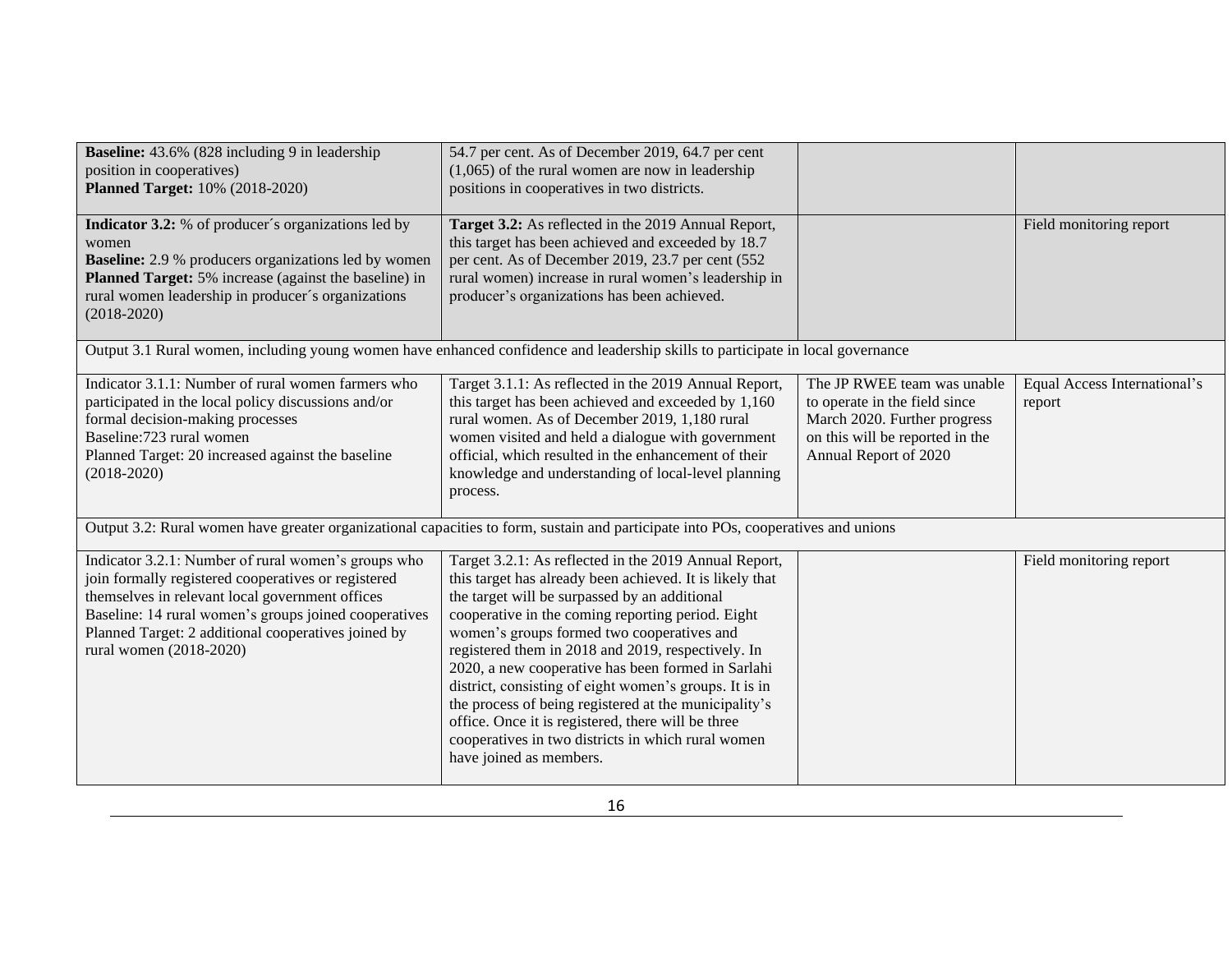| Output 3.4: Rural women, including young women have enhanced awareness on their rights in a more supportive community/local environment.                                                                                                                                                 |                                                                                                                                                                                                                                                                                                                                                                |                                                                                                                                                                                                                                          |                                        |
|------------------------------------------------------------------------------------------------------------------------------------------------------------------------------------------------------------------------------------------------------------------------------------------|----------------------------------------------------------------------------------------------------------------------------------------------------------------------------------------------------------------------------------------------------------------------------------------------------------------------------------------------------------------|------------------------------------------------------------------------------------------------------------------------------------------------------------------------------------------------------------------------------------------|----------------------------------------|
| Indicator 3.4.1: Number of rural women who are aware<br>of women's human rights and GESI responsive<br>approaches<br>Baseline: 5 rural women<br>Planned Target: 1,500 rural women                                                                                                        | Target 3.4.1: This target remains in progress and is<br>188 (rural women) short of achievement. In 2019, a<br>total of 1,312 rural women (18 female facilitators and<br>1,294 rural women ) were reached through weekly<br>discussions on women's human rights and GESI<br>responsive approaches. There is no additional<br>progress to report on this period. | In the reporting period, the JP<br>RWEE team was unable to<br>operate in the field because of<br>pandemic-related constraints.<br>Targets 3.4.1 and 3.4.2 are<br>envisioned to be achieved and<br>captured in the 2020 Annual<br>Report. | Equal Access International's<br>report |
| Indicator 3.4.2: Number of families/households<br>mobilized and increased their awareness and support<br>rural women's economic empowerment<br>Baseline: 0<br>Target: 1,620 rural women                                                                                                  | Target 3.4.2: This target remains in progress and has<br>been partially achieved. It is short of completion by<br>1,430 families/households. In 2019, 190 households<br>were mobilized and increased their awareness and<br>support for rural women's economic empowerment.<br>There is no additional progress to report on in this<br>period.                 |                                                                                                                                                                                                                                          | Field monitoring report                |
| Outcome 4: A more gender responsive policy environment is secured for the economic empowerment of rural women                                                                                                                                                                            |                                                                                                                                                                                                                                                                                                                                                                |                                                                                                                                                                                                                                          |                                        |
| Indicator 4.1: % of government budgets and donor<br>funding (on budget) allocated to programme<br>benefitting rural women<br><b>Baseline: 5%</b><br><b>Planned Target:</b> 20 % of Government budgets and<br>donor funding (on budget) allocated to programme<br>benefitting rural women | Target 4.1: This target has already been achieved and<br>exceeded by 18.65 per cent. As captured in the 2019<br>Annual Report, 38.65 per cent of government budget<br>and donor funding for the fiscal year 2018/2019 was<br>allocated to programmes benefitting rural women.                                                                                  |                                                                                                                                                                                                                                          |                                        |
| Output 4.1: Policy makers and parliamentarians have enhanced capacities to effectively mainstream gender into land, food, agriculture, nutrition and rural employment policies, laws<br>and budgets.                                                                                     |                                                                                                                                                                                                                                                                                                                                                                |                                                                                                                                                                                                                                          |                                        |